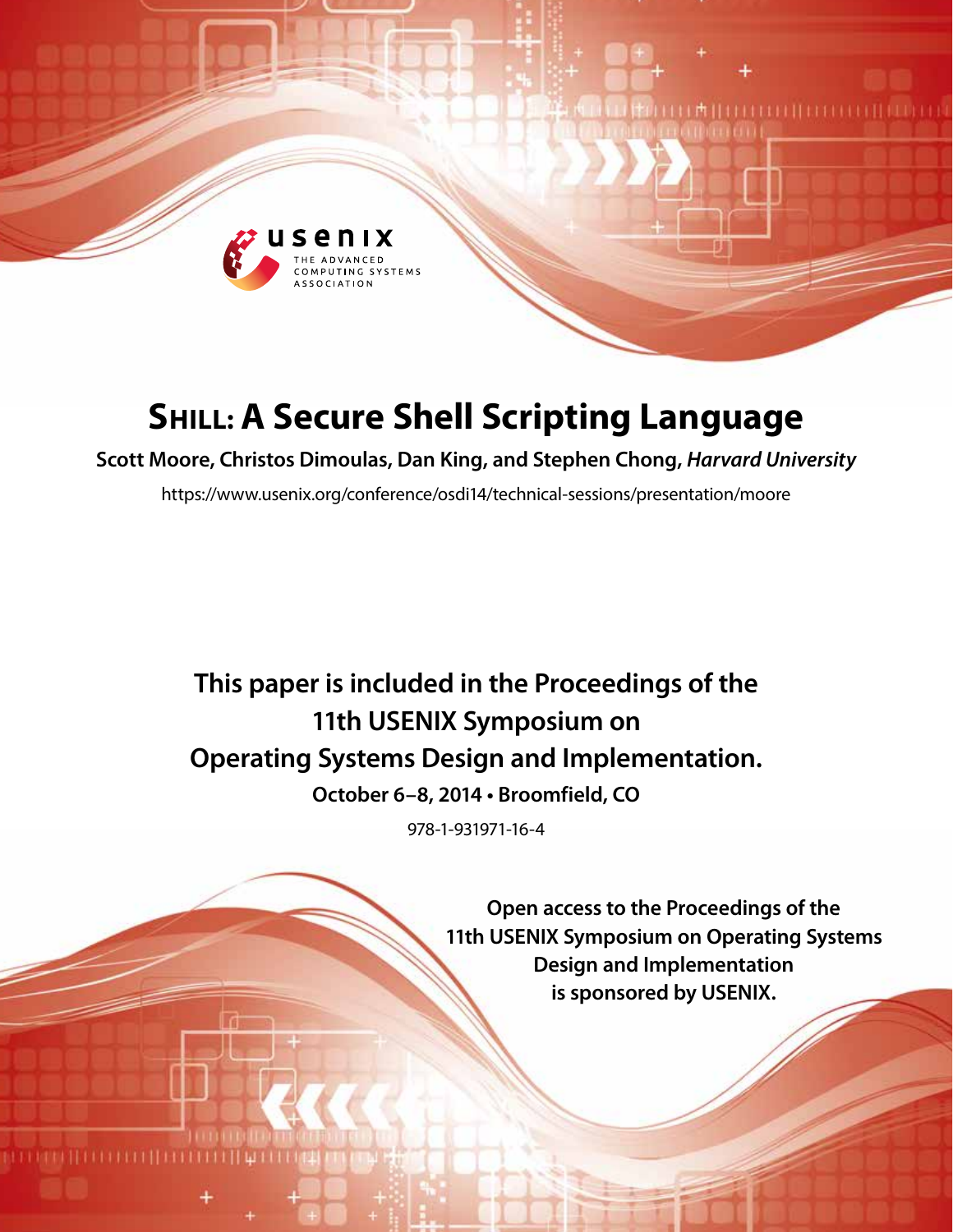# SHILL: A Secure Shell Scripting Language

Scott Moore, Christos Dimoulas, Dan King, and Stephen Chong *Harvard School of Engineering and Applied Sciences*

#### Abstract

The Principle of Least Privilege suggests that software should be executed with no more authority than it requires to accomplish its task. Current security tools make it difficult to apply this principle: they either require significant modifications to applications or do not facilitate reasoning about combining untrustworthy components.

We propose SHILL, a secure shell scripting language. SHILL scripts enable compositional reasoning about security through contracts that limit the effects of script execution, including the effects of programs invoked by the script. SHILL contracts are declarative security policies that act as documentation for consumers of SHILL scripts, and are enforced through a combination of language design and sandboxing.

We have implemented a prototype of SHILL for FreeBSD and used it for several case studies including a grading script and a script to download, compile, and install software. Our experience indicates that SHILL is a practical and useful system security tool, and can provide fine-grained security guarantees.

## 1 Introduction

Users of commodity operating systems often need to execute untrustworthy software. In fact, this is the common case: due to errors or malicious intent, software regularly does not behave as expected. The Principle of Least Privilege (POLP) [31] requires that software should be given only the authority it needs to accomplish its functionality. If adhered to, this principle (also known as the Principle of Least Authority) can help protect systems from erroneous or malicious software.

However, commodity systems and their secure tools fail to adequately support POLP. First, it is difficult for the user of a commodity system to determine what authority a given piece of software requires to execute correctly. Second, current mechanisms for limiting authority are difficult to use: they are either coarse-grained or

require significant changes to existing software, and are often not available to all users [16]. For both of these reasons, users tend to execute software with more authority than is necessary.

For example, consider scripts to grade homework submissions in a computer science course. Students submit source code, and a script grade.sh is run on each submission to compile it and run it against a test suite. The submission server must execute grade.sh with sufficient authority to accomplish its task, but should also restrict its authority to protect the server from studentsubmitted code and ensure the integrity of grading. At a coarse grain, the server should allow grade.sh to access files and directories necessary to compile, run, and record the scores of homework submissions, and deny access to other files or resources. This ensures, for example, that a careless student's code won't corrupt the server and a cheating student's code won't modify or leak the test suite. At a fine grain, each call to grade.sh to grade a single submission should be isolated from the grading of other submissions. This ensures, for example, that a cheating student cannot copy solutions from another submission.

Securing a script such as grade.sh is difficult, as it requires balancing functional and security requirements. To begin with, it is a priori unclear what authority grade.sh needs to execute correctly. While the author of the script may know, the user must examine the code to try to determine what authority it requires. If the user can identify the required resources, she can use existing tools for sandboxing program execution (e.g., [20, 3, 15, 14]) to achieve the coarse-grained security requirements. However, it is difficult to use the same tools to enforce the fine-grained security requirements described above. This is because achieving these requirements requires that each invocation of grade.sh is given different privileges, i.e., it must be executed in a differently configured sandbox. Configuring all of these sandboxes correctly is error prone, so users often forgo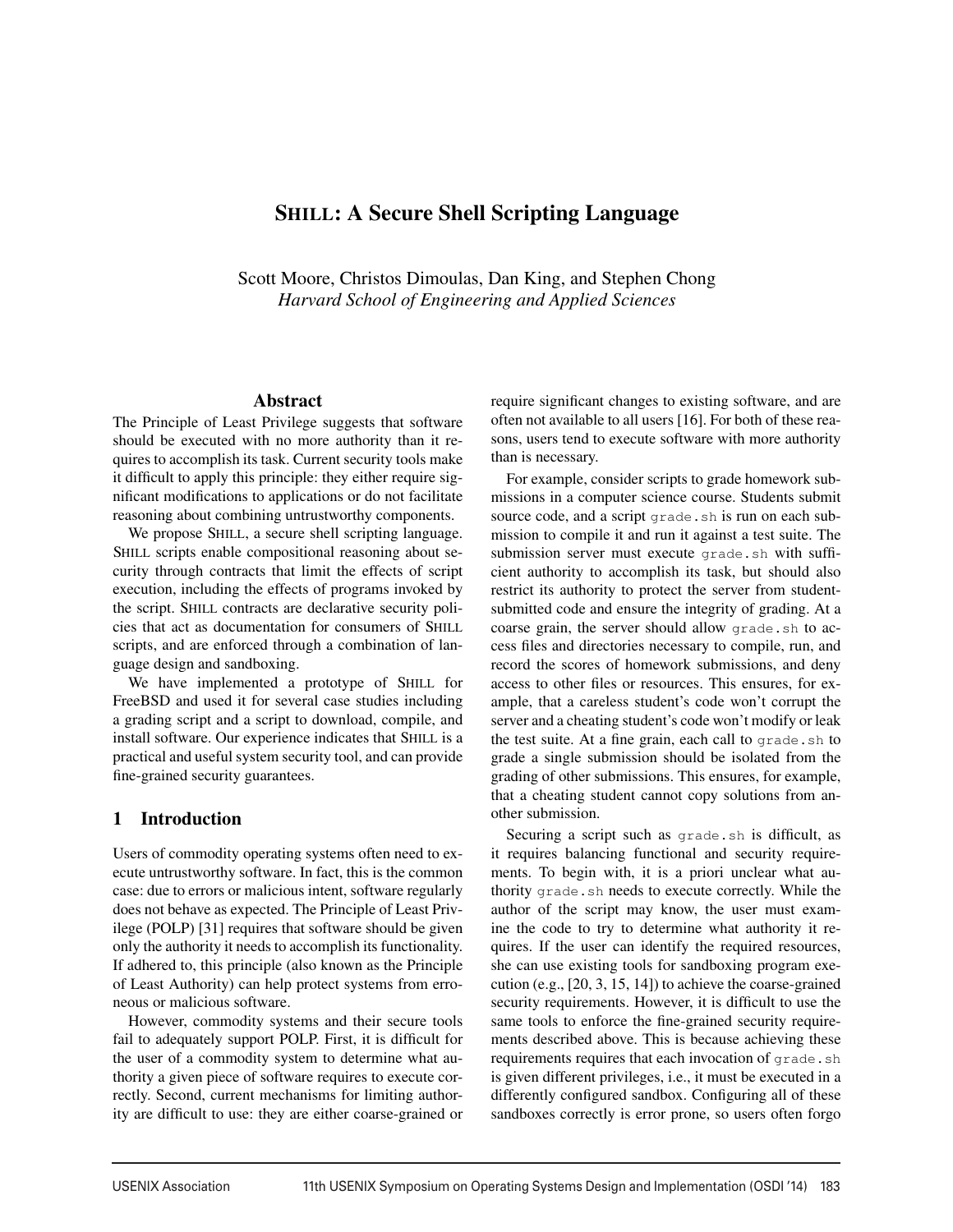**provide** grade : {submission : is file && readonly, tests : is dir && readonly, working : dir(+create\_dir with full\_priv), grade log : is file && writeable, wallet : ocaml\_wallet $\} \rightarrow$  void;

Figure 1: SHILL contract for a grading script

#### fine-grained security and violate POLP.

To address these issues, we introduce the SHILL programming language. SHILL is a secure shell scripting language with features that help apply POLP in commodity operating systems.<sup>1</sup> At the core of SHILL are declarative security policies that describe and limit the effects of script execution, including effects of arbitrary programs invoked by the script.

These declarative security policies can be used by producers of software to provide fine-grained descriptions of the authority the software needs to execute. This, in turn, allows consumers of software to inspect the software's required authority, and make an informed decision to execute the software, reject the software, or apply a more restrictive policy on the software. The SHILL runtime system ensures that script execution adheres to the declared security policy, providing a simple mechanism to restrict the authority of software.

Two key features enable SHILL's declarative security policies: language-level *capabilities* and *contracts*. SHILL scripts access system resources only through capabilities: unforgeable tokens that confer privileges on resources. SHILL scripts receive capabilities only from the script invoker; SHILL scripts cannot store or arbitrarily create capabilities. Moreover, SHILL uses *capabilitybased sandboxes* to control the execution of arbitrary software. Thus, the capabilities that a user passes to a SHILL script limit the script's authority, including any programs it invokes. SHILL's contracts specify what capabilities a script requires and how it intends to use them. SHILL's runtime and sandboxes enforce these contracts, hence they serve as fine-grained, expressive, declarative security policies that bound the effects of a script.

For example, Figure 1 shows a SHILL contract for a script to grade a single student submission (corresponding to the grade.sh script described above). It is a declarative security specification for the function grade, which takes 5 arguments: a read-only file submission (i.e., the student's source code), a read-only directory tests (containing the test suite), a "working directory" in which the script may create subdirectories with full privileges, a writeable file grade log for recording the student's grade, and a "wallet" that provides sufficient capabilities to invoke the OCaml compiler. This contract serves two purposes: it clearly describes what grade needs to execute correctly and it also provides guarantees about what grade may do when invoked. Given this contract, a user can be confident that grade satisfies the security requirements described above, even though grade will compile and execute student-submitted code. Specifically: grade will not read any other student's submission; grade will not communicate over the network (as it has no capability for network access); grade will not corrupt the test suite nor write any files other than the grade log and subdirectories it creates within the working directory. The implementation of grade (not shown) focuses solely on the functionality for grading, and is not concerned with enforcing security requirements.

SHILL offers language abstractions for reasoning about the authority of pieces of software and their composition. Specifically, SHILL (1) introduces a capability-based scripting language with language abstractions (such as contracts and wallets) to use capabilities effectively, and (2) implements, on a commodity operating system, capability-based sandboxes that extend the guarantees of the scripting language to binary executables and legacy applications. These language abstractions, and the enforcement of these abstractions, make it possible to manage authority and follow POLP, even when using and combining untrusted programs.

The rest of the paper is structured as follows. In Section 2 we present the design of SHILL. Our implementation of SHILL in FreeBSD 9.2 is described in Section 3. We evaluate SHILL by using it to implement several case studies, and measure the overhead of SHILL's security mechanisms. We present the evaluation results in Section 4. Section 5 describes related work.

## 2 Design and security of SHILL

SHILL aims to meet the following five goals:

- 1. Script users can control the authority of a script, i.e., what system resources it can access or modify.
- 2. Script users can understand what authority a script needs in order to accomplish its functionality.
- 3. Security guarantees of scripts apply transitively to other programs the script may invoke, including arbitrary executables.
- 4. SHILL separates the security aspects of scripts from functional aspects, reducing the impact of security concerns on the effort required to write scripts.
- 5. SHILL is compatible with commodity operating system abstractions.

<sup>&</sup>lt;sup>1</sup> SHILL is not an interactive shell, but rather a language that presents operating system abstractions to the programmer and is used primarily to launch programs. Other languages currently used for this purpose include Perl, Python, and the scripting portion of Bash.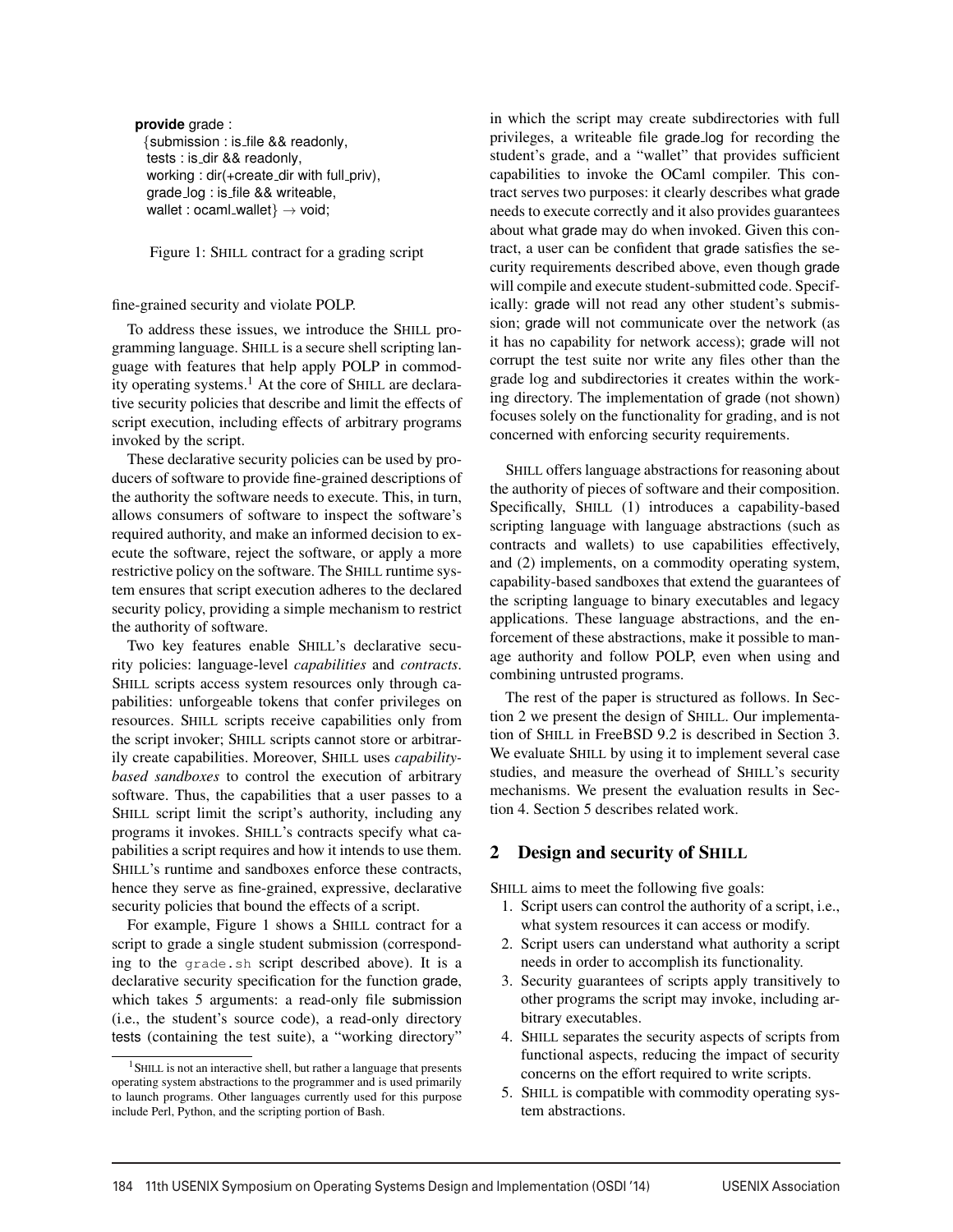

Figure 2: SHILL in a nutshell

To meet these goals, SHILL uses a combination of language design and mandatory access control-based sandboxing.

In most scripting languages, scripts can access a resource (such as a file) using the resource's well-known global name. Access control is based on the user on whose behalf the script executes. Thus, a script's authority is *ambient* (i.e., it derives from the script's execution context) [25], and a script may access any and all resources that the invoking user may access. SHILL's security is based on capabilities instead of ambient authority.

There are two kinds of SHILL scripts: *capability-safe* SHILL *scripts*, and *ambient* SHILL *scripts*. Capabilitysafe SHILL scripts play the same role as regular shell scripts, but do not have ambient authority and must be given capabilities to access resources. Ambient SHILL scripts are used to create the initial set of capabilities to give to capability-safe scripts. They do have ambient authority, but are very restricted: ambient scripts can only create capabilities for system resources and invoke capability-safe SHILL scripts.

Each capability-safe SHILL script comes with a contract that is enforced by the language runtime. A capability-safe SHILL script can use the capabilities it possesses to access resources using SHILL's built-in functions, if allowed by the contract. SHILL scripts can also invoke arbitrary executables in *capability-based sandboxes*. A capability-based sandbox is created with a set of capabilities, and enforces a mandatory access control policy that restricts the executable's behavior based on those capabilities and their contracts.

Figure 2 depicts the life cycle of a capability for a file named foo.txt. First, an ambient script acquires a capability for the file from the operating system using the user's ambient authority. This capability is then passed to a capability-safe script via a contract, which restricts the privileges on the capability to +read (i.e., the capability can be used only to read foo.txt, not to write to it, etc.). The capability-safe script then runs an executable in a sandbox, granting it the capability to read the file.

Threat model In SHILL's threat model, some capability-safe scripts (and the executables they invoke) are not trusted. However, their behavior is restricted by their contracts and the capabilities they are given: a capability-safe script (and any executables it invokes) can access resources only as permitted by its contract and the capabilities it possesses. Of course, the contract that accompanies a script may also be untrustworthy: a user should inspect the contract and understand its security implications before passing capabilities to the script. The benefit of SHILL's approach is that it is much easier to inspect and understand the declarative contract than to examine the script itself.

SHILL's trusted computing base includes the operating system kernel and SHILL runtime. SHILL does not explicitly defend against malicious scripts or executables that exploit security flaws in the kernel or SHILL itself.

The rest of this section describes how SHILL's design and features contribute towards these goals, and provides an introduction to SHILL via several small examples.

## 2.1 Controlling script authority

Ambient authority makes writing scripts easy: if a script needs to access a resource, it can simply use the resource's name to access it. However, ambient authority makes it difficult to understand and control the potential effect of executing a script. First, the authority of a script is not easily deducible from its code, a problem that is exacerbated when the script invokes other scripts or executables. Second, commodity operating systems do not provide easy mechanisms to limit authority of an execution context, for example, by allowing a user to temporarily restrict permissions in a fine-grained way.

Authority in SHILL is controlled by *capabilities*. In order to access a resource, a SHILL script must have a capability for that resource. SHILL scripts can only acquire capabilities as arguments provided by the user, or by deriving them from other capabilities (e.g., using a directory capability to acquire a capability for a file in the directory). These restrictions, known as *capability safety*, lie at the heart of the security of SHILL scripts. Capability safety makes it possible for users to control the authority of SHILL scripts they invoke (Goal 1).

Figure 3 presents a snippet of SHILL code that demonstrates how SHILL scripts use capabilities. It defines a function find jpg for recursively finding all the files with extension .jpg within a given directory. Argument cur is a capability for either a file or a directory. In contrast with standard scripting languages, cur is not a string that names a file, but is a capability that denotes it, much like a file descriptor. If cur is a file capability and the name of the file ends with .jpg, then the script uses the built-in function path to get the string for the path to the file, $<sup>2</sup>$  and</sup>

<sup>&</sup>lt;sup>2</sup>The library function has\_ext also uses path.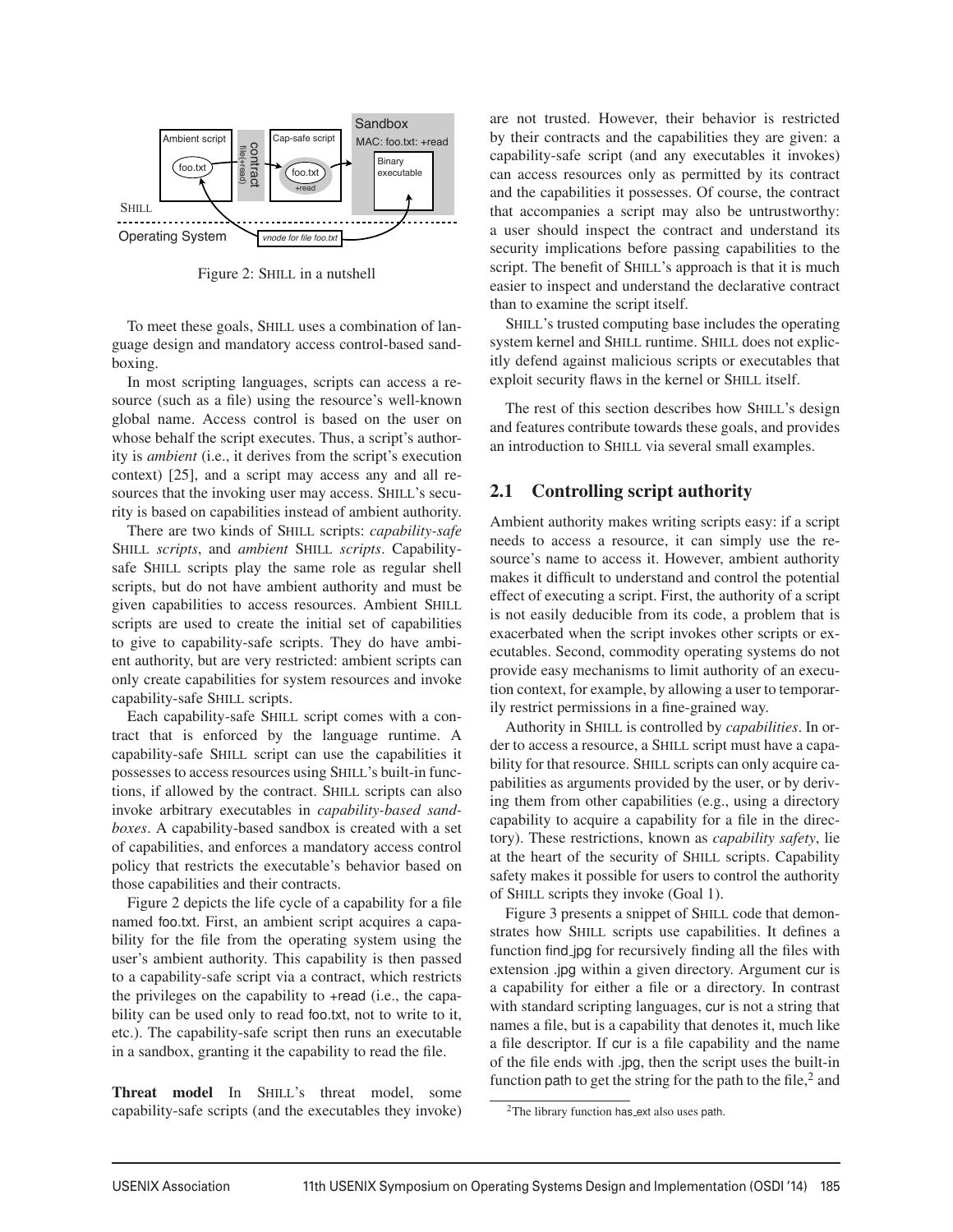```
1 find \log = \tan(\text{cur}, \text{out}) {<br>2 # if cur is a file with example
      2 # if cur is a file with extension jpg,
3 # output its path to out.
4 if is file(cur) && has ext(cur, ''jpg'') then
5 append(out, path(cur));
6
7 # if cur is a directory, recur on its contents
8 if is dir(cur) then
9 for name in contents(cur) {
           child = lookup(cur, name);
11 if !is syserror(child) then
12 find jpg(child, out);
13 }
14 }
```
Figure 3: SHILL script snippet to find .jpg files

appends it to the pipe or file capability out (lines 4–5).

If cur is a directory capability, then the built-in function contents is used to get the list of names of children of cur. For each child, the script calls lookup(cur, name) to obtain a capability for the child (line 10), which is then used in a recursive call to find jpg (line 12).

Conceptually, SHILL capabilities correspond to operating system representations of resources, such as file descriptors, and built-in functions such as append and lookup are wrappers for the corresponding system calls.

SHILL enforces capability safety by restricting the expressiveness of the scripting language. While SHILL offers full-fledged language features and rich libraries, comparable to other scripting languages, the built-in functions for using resources require capabilities as arguments. In addition, SHILL does not have mutable variables and capabilities are not serializable. This means that SHILL scripts cannot store or share capabilities through memory, the filesystem, or the network. For controlled sharing of capabilities, SHILL provides *wallets*, capabilities for packaging and managing collections of capabilities. We discuss wallets further in Section 2.4.1.

SHILL scripts provide the same protection from confused deputy attacks [12] as traditional capability systems. Furthermore, filesystem operations that produce new capabilities (such as lookup) do not allow scripts to arbitrarily traverse the filesystem. For instance, a script cannot use the capability for the current directory cur and lookup(cur,"..") to obtain the parent directory of cur.

# 2.2 Contracts

Capability safety makes it possible to limit the authority granted to a SHILL script by carefully selecting what capabilities to pass as arguments. Unfortunately, needing to pass capabilities explicitly makes it harder for script users to deduce how to use scripts and compose them to

complete more complicated tasks. At its core, this is a problem of defining the script's interface: how does the script communicate what resources it requires and how it will use those resources?<sup>3</sup>

SHILL addresses these issues by providing expressive, fine-grained and enforceable interfaces for scripts (Goal 2) following the *Design by Contract* paradigm [23, 24]. Every function that a SHILL script exports (i.e., makes available to users of the script) is accompanied by a *contract* that describes the arguments the function expects and the result it returns. For example, the following snippet is a contract for the find jpg function from Figure 3:

## **provide** find jpg :

 ${cur : is\_dir \vee is\_file, out : is\_file} \rightarrow void;$ 

The **provide** keyword indicates that the function find jpg is exported. The contract for the function is  ${cur : is\_dir \vee is\_file, out : is\_file} \rightarrow void. Each function$ contract has two parts: the precondition and the postcondition. The precondition of our example states that find jpg takes two arguments: a capability cur that is either a directory or a file capability, and a file capability out. Following Unix convention, file capabilities include capabilities for files, pipes, and devices. The postcondition void means that no value is returned.

The precondition of the contract above describes what kind of capabilities find jpg needs, but does not indicate how the function intends to use these capabilities. SHILL allows us to give a more precise contract for find jpg:

```
provide find jpg :
 {cur : dir(+contents, +lookup, +path) ∨ file(+path),
  out : file(+append)} \rightarrow void;
```
This version specifies not only what kind of capabilities the function consumes but also what privileges it requires on these capabilities. Each privilege, such as +path or +contents, corresponds to an operation on a capability. A capability contract with a set of privileges restricts what operations that capability can be used for.

Some operations on capabilities, such as lookup, produce more capabilities. Capability contracts can specify the privileges a script should have on these derived capabilities. For example, privilege +lookup with  $\{ +path, +stat \}$  indicates that any capabilities derived using the lookup operation should only have the +path and +stat privileges. When a privilege confers the right to derive new capabilities but does not come with a modifier (such as the +lookup privilege in the contract for find jpg), the derived capability has the same privileges as its parent capability.

Each contract establishes an agreement between two

<sup>3</sup>Traditional shell scripting languages such as Bash or Python also suffer from these issues, but the use of ambient authority masks them: scripts typically receive much more authority than needed.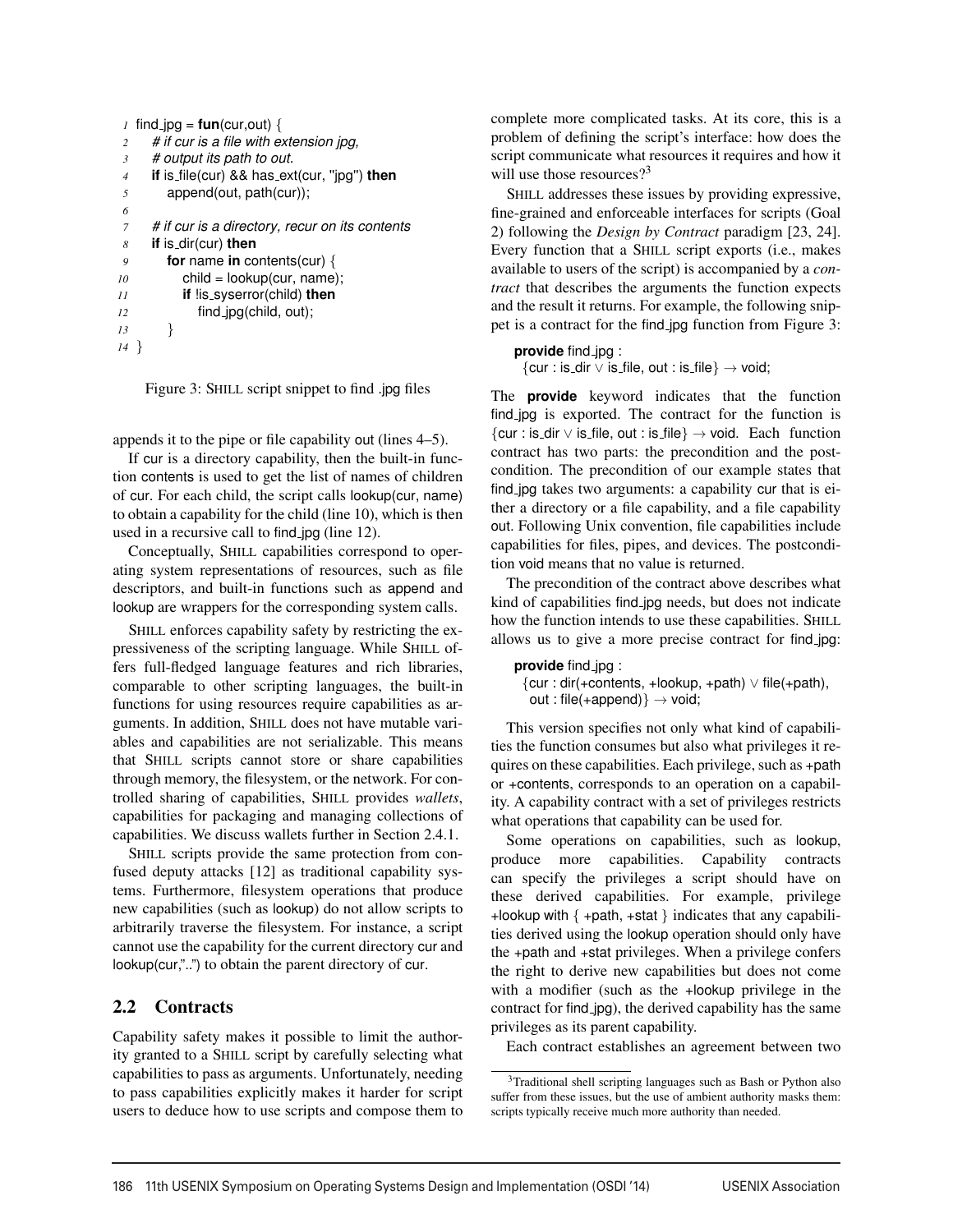parties: the provider of the value with the contract and the value's consumer. As part of the agreement, each party promises to live up to its contractual obligations. In this way, a contract both describes a guarantee one party provides and a requirement the other party demands. For function contracts, the consumer's obligations are to supply function arguments that satisfy the precondition, and the provider must produce a result that satisfies the postcondition. For capability contracts, the provider agrees to provide a capability of the appropriate kind with *at least* the specified privileges while the consumer promises to use the capability as if it has *at most* the specified privileges. For example, according to the find jpg contract, users of find jpg must supply a file capability that permits the append operation for the out argument, while find jpg itself promises not to call other operations on the capability, such as read.

The SHILL runtime checks whether parties live up to their obligations by monitoring execution and checking that values are used in accordance with their contracts. For example, when find jpg is called with a capability for a directory and a capability for the output file, the body of find jpg does not receive the capabilities themselves. Instead, each contract wraps the underlying capability with a *proxy*. These proxies enforces the contracts for cur and out by intercepting calls to operations on the capabilities and allow them only if permitted by the contract. If the body of find jpg attempts to perform an operation that isn't permitted—such as reading the contents of out or unlinking cur—the proxy will indicate that a contract violation has occurred. If a contract is violated, the SHILL runtime aborts execution and, to help with auditing and debugging, indicates which part of the script failed to meet its obligations.

# 2.3 Securing arbitrary executables

SHILL security guarantees must be completely enforced: even if a script calls other scripts or runs arbitrary executables, its authority should be restricted to its capabilities, and it should meet its contract obligations (Goal 3). When SHILL scripts invoke only other SHILL scripts, we achieve SHILL's security guarantees easily because of the language's semantics. However, scripts also invoke executable programs.

To ensure that these programs cannot violate SHILL's security guarantees, SHILL scripts may only invoke executables inside a *capability-based sandbox*. When a sandbox is created, it is given a set of capabilities. The SHILL sandbox limits the authority of the sandboxed executable to the authority implied by the set of capabilities.

Scripts can invoke an executable in a sandbox by calling the built-in function exec. For example, the following snippet executes the file jpeginfo in a sandbox with the arguments -i and a given file:

## exec(jpeginfo, [''jpeginfo'',''-i'',file], stdout = out, extras = [libc,libjpeg])

The exec function has two required arguments. The first is a file capability with the +exec privilege. The second is a list of string arguments to provide to the executable. SHILL programmers can also provide as arguments to executables capabilities for files or directories instead of string representations of their paths. In this case, the path to the given file is passed to the executable as an argument. The exec function also takes some optional arguments, including capabilities to use for standard input, output, or error (stdout = out), and extra capabilities needed by the program (extras = [libc,libjpeg]). This set of extra capabilities is often quite large. In Section 2.4.1, we describe abstractions to help manage capabilities for sandboxes.

SHILL sandboxes enforce a capability-based mandatory access control (MAC) policy on the sandboxed execution. For example, the sandbox for jpeginfo allows access only to resources indicated by capabilities passed as arguments to exec (which, for the jpeginfo example above, are the jpeginfo, file, out, libc, and libjpeg files and directories). Moreover, if any of these capabilities comes with a contract, the MAC policy further limits access to the resource according to the capability's contract.

This capability-based MAC policy is enforced *in addition* to the operating system's discretionary access control (DAC) policies: an operation on a resource by a sandboxed execution is permitted only if it passes the checks performed by the operating system based on the user's ambient authority and is also permitted by the capabilities possessed by the sandbox. Note that sandboxed executables never possess capabilities that allow them to circumvent the MAC policy. For example, no sandboxed executable has a capability to unload kernel modules, including the module that enforces the MAC policy. Section 3.2 describes how we implement capability-based sandboxes using the TrustedBSD MAC framework.

# 2.4 Writing SHILL scripts

SHILL's security benefits come at the cost of extra effort to write scripts. Nonetheless, we strive to make it easy to write SHILL scripts while obtaining stronger security guarantees than traditional shell scripting languages. To make it easier to write scripts, SHILL offers security abstractions such as *capability wallets* and pushes security concerns to the interfaces between scripts.

# 2.4.1 Security abstractions

SHILL requires that any access of a protected resource requires an appropriate capability. However, even sim-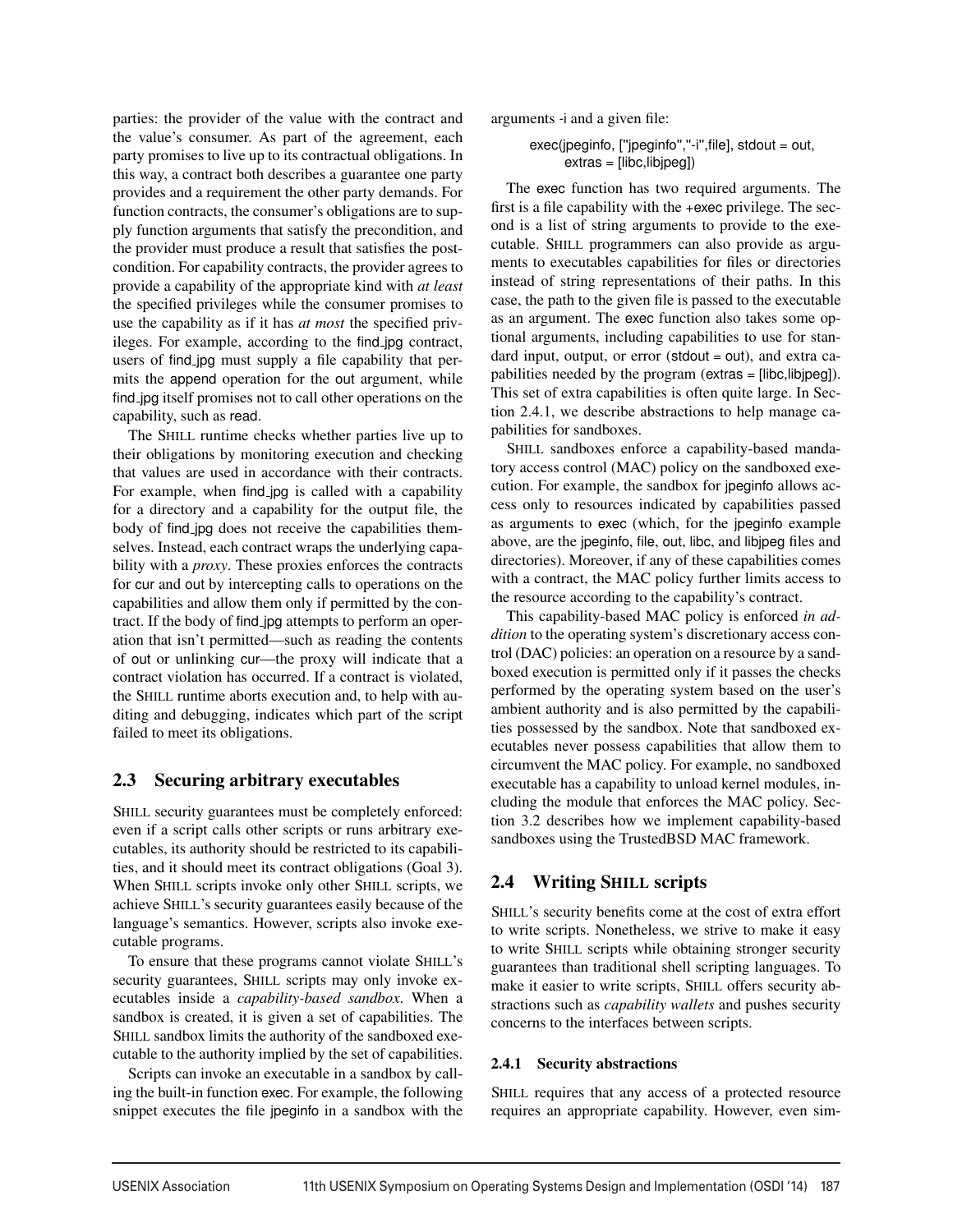```
1 provide jpeginfo :
2 {wallet : native_wallet, out : file(+write,+append),<br>\frac{3}{2} arg : file(+read,+path)} \rightarrow void:
      arg : file(+read, +path) \rightarrow void;
4
\bar{s} jpeginfo = fun (wallet, out, arg) {
6 jpeg_wrapper = pkg_native("jpeginfo", wallet);
    ipeg_wrapper(["-i",arg],stdout = out);
8 }
```
Figure 4: Executing jpeginfo in a sandbox using wallets

ple executable programs require access to a surprising number of files. For example, executing cat in a sandbox requires providing eight capabilities to libraries and configuration files in addition to capabilities for the executable itself and the input and output.

Consider a SHILL script that executes cat in a sandbox. One can imagine a contract that requires a separate argument for each of the eight capabilities that cat requires. While precise, such a contract imposes a significant burden on both the script writer (since the need for these capabilities will be exposed in the interface for the script) and the script user (who will need to supply these capabilities individually).

Another possibility is a contract that takes important capabilities separately (e.g., for the executable and the input and output) and takes all other capabilities in a list. Although succinct, this contract burdens the script's user, who has no idea what capabilities should be in this list.

We introduce *capability wallets* as a mechanism to automate and simplify the discovery, packaging, and management of capabilities that sandboxes need to run executables. Conceptually, a capability wallet is a map from strings to lists of capabilities. To reduce the burden on script writers, SHILL provides *wallet contracts*, which describe contracts for the capabilities associated with individual keys or groups of keys. To reduce the burden on script users, SHILL provides library functions to automate the collection and packaging of capabilities into wallets.

Figure 4 shows a script that uses a capability wallet to create a sandbox for the program jpeginfo. The first argument to the jpeginfo function has the contract native wallet (line 2). A native wallet is a particular kind of capability wallet that can be built using functions from SHILL's standard library. It collects together the capabilities needed to invoke executables and can be used with other functions from the SHILL standard library that present a familiar path-based interface for identifying and running executables. The capabilities in a wallet are derived from capabilities the user explicitly grants to the script. Thus despite its path-based interface, a native wallet is still capability safe.

This script uses one of the standard library functions,

pkg native, to create a wrapper containing all of the capabilities needed to run the jpeginfo executable in a sandbox (line 6). The script then calls the wrapper, supplying the executable arguments and input and output capabilities (line 7).

SHILL's standard library comes with a rich collection of functions that construct and manipulate wallets, wallet contracts and wallet-derived sandboxes. Section 3.1.4 presents these utilities in further detail.

#### 2.4.2 Pushing security to interfaces

SHILL's contracts allow the programmer to separate the security specification of a script from the implementation of its functionality (Goal 4). The SHILL runtime ensures that contracts are enforced, removing the need for defensive code that checks and protects the use of capabilities. Consider the find jpg function from Figure 3: the implementation is simple, and the security guarantee is provided by its contract. This separation makes it possible to strengthen or relax a script's security guarantees by modifying its contract. Indeed, in Section 2.2 we saw two different contracts for the find jpg function, one of which provides a more precise security guarantee.

SHILL's contract system is rich and expressive, allowing precise specifications of security guarantees. For example, users can define their own contracts by creating contract combinators and user-defined predicates written in SHILL itself.

SHILL's contracts can also be used to write security specifications that provide different guarantees to different script users. Consider the script in Figure 5. This script recursively finds files and performs an action on these files. (It is more general than the find jpg script of Figure 3.) The function find takes three arguments: a file or directory capability cur, a function filter that is used to select files, and a function cmd to apply to all selected files. Lines 5–16 implement find's functionality. Note that this code is straightforward, and does not directly address security concerns.

Lines 1–3 define the contract for find, using a *bounded parametric-polymorphic contract*. The polymorphic contract declares that for any contract X, the function find can be called with arguments cur, filter, and cmd such that cur satisfies contract X, filter satisfies contract  $X \rightarrow$  is bool (i.e., filter is a function that expects a value that satisfies X and returns a boolean), and cmd satisfies contract  $X \rightarrow \nu$  void (i.e., cmd is a function that expects a value that satisfies X and returns no value).

The polymorphic contract is *bounded* because the contract X on capability cur that the caller provides must have at least the privileges +lookup and +contents. Moreover, the contract requires that find can use only the +lookup and +contents privileges of the cur argument or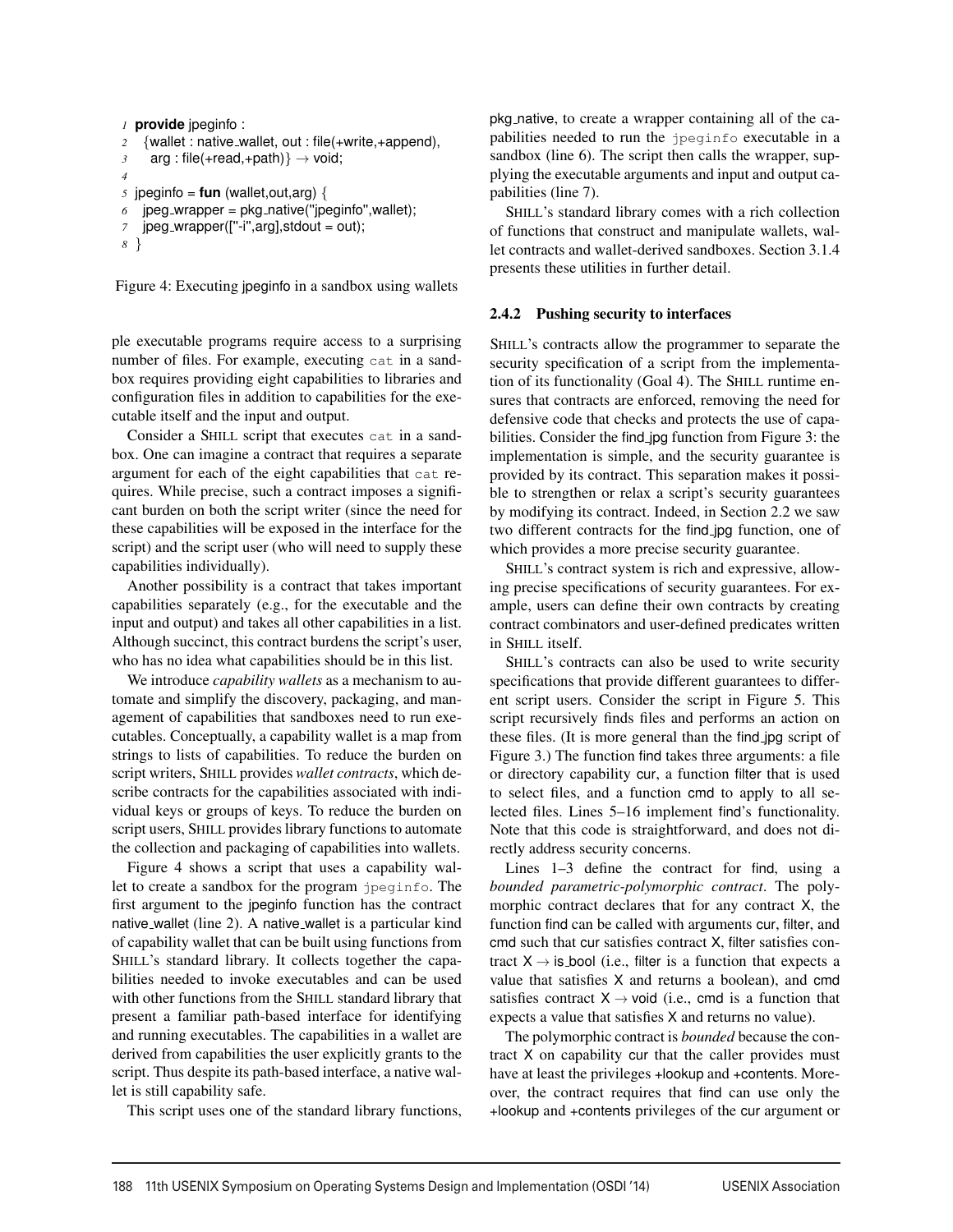```
1 provide find :
 2 forall X with \{\text{+lookup}, \text{+contents}\}.<br>
\{\text{cur}: \text{X}, \text{filter}: \text{X} \rightarrow \text{is bool}, \text{cmd}: \text{X} \rightarrow \text{if } \text{mod} \}{curl : X, filter : X \rightarrow is\_bool, cmd : X \rightarrow void} \rightarrow void;4
\frac{5}{6} find = fun(cur, filter, cmd) {<br>\frac{6}{6} if is file(cur) && filter(cur)
        6 if is file(cur) && filter(cur) then
 7 cmd(cur);
 8
9 # if cur is a directory, recur on its contents
10 if is dir(cur) then
11 for name in contents(cur) {<br>12 child = lookup(cur, name)
                 child = lookup(cur, name);
13 if !is syserror(child) then
14 find(child, filter, cmd);
15 }
16 }
```
Figure 5: A find script with a polymorphic contract

derived capabilities, even though contract X may specify more privileges. Importantly, the contracts for arguments filter and cmd allow these functions to use all of the privileges that X specifies. In essence, the contract of find dynamically seals [28] the argument cur as it flows into the body of the function through contract X, and unseals it as it flows out to the functions filter and cmd.

The contract on find allows clients to use find in different ways. For example, one client may use it with a filter that examines file creation times (which requires the +stat privilege). Another client may use find with a filter that inspects a file's name (which requires +path, but not +stat). For both clients, the contract guarantees that the implementation of find itself cannot use either the +stat or +path privileges, even though it invokes the functions filter and cmd.

# 2.5 Interaction with ambient authority

Figures 3, 4, and 5 show SHILL scripts that consume and use capabilities. But where do capabilities come from? SHILL is intended for use with commodity operating systems, and so we must provide a mechanism to transition from the ambient world of the operating system to SHILL's capability-safe world (Goal 5).

To that end, in addition to the capability-safe scripts we have described so far, users of SHILL scripts write *ambient scripts* which inherit the authority of the invoking user and are *not* capability safe. Ambient scripts are used to create capabilities and pass them to functions that capability-safe scripts provide. Consequently, the language of ambient scripts is extremely restricted: ambient scripts contain straight line code that can import capability-safe scripts, create capabilities for resources using file paths and other global names, and call

```
1 #lang shill/ambient
2
3 require shill/native;
 4 require ''jpeginfo.cap'';
5
6 root = open-dir("/");
 7 wallet = create_wallet();
8 populate native wallet(wallet,root,
9 ''~/Downloads/jpeginfo'',
10 ''/lib:/usr/local/lib'',
11 pipe factory);
12
13 dog = open-file(''~/Documents/dog.jpg'');
14 jpeginfo(wallet,stdout,dog);
```
Figure 6: Ambient script to call jpeginfo

functions exported by capability-safe scripts. Ambient scripts are brief and delegate all interesting tasks to the capability-safe scripts they import. Also, capability-safe scripts cannot import ambient scripts, which ensures that capability-safe scripts cannot use ambient scripts to obtain additional capabilities. Ambient scripts must reason carefully about their interaction with untrusted scripts. Contracts and capabilities help with this.

Figure 6 shows an ambient script that creates appropriate capabilities and then invokes the jpeginfo function from the script in Figure 4. The annotation #lang shill/ambient on line 1 indicates that this is an ambient script.4 Line 3 loads a SHILL library script that helps create capability wallets. Line 4 loads the capability-safe script from Figure 4.

Lines 8–11 create an appropriate capability wallet to run jpeginfo by calling the trusted standard library function populate native wallet. Line 13 creates a capability for ~/Documents/dog.jpg. The capability has all privileges that the invoking user is allowed for this file; when the capability passes through a capability contract, it loses all privileges except those stated in the contract. Line 14 invokes jpeginfo with the capability wallet, a capability to standard out, and the capability to dog.jpg.

# 3 Implementation

We have implemented a prototype of SHILL as a kernel module and set of userspace tools for FreeBSD 9.2. The userspace tools include the SHILL compiler, runtime, and standard library. The kernel module implements capability-based sandboxes and provides capability-safe versions of several POSIX system calls.

<sup>4</sup>Capability-safe scripts have the annotation #lang shill/cap on the first line; we omitted this annotation in Figures 3, 4, and 5.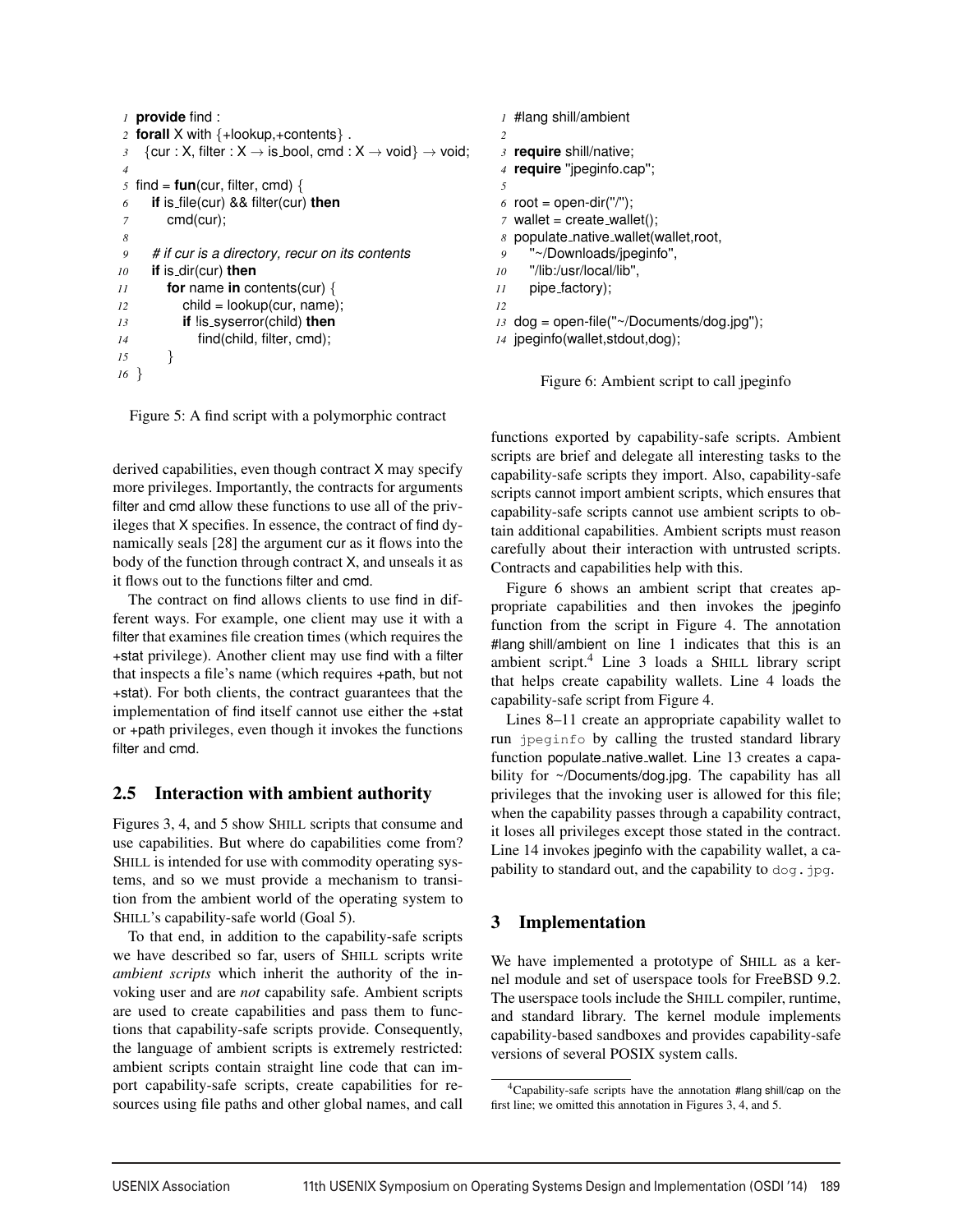# 3.1 Language

We implement the SHILL language as an extension to Racket [9] using Racket's macro system and tools for building languages [39]. Prototyping SHILL in this way allows us to use Racket functionality where it meets our security requirements. In particular, we used Racket's contract mechanism to implement SHILL contracts.

A distinguishing feature of SHILL is capability safety: access to resources occurs only through capabilities, and creation of capabilities is limited. To achieve capability safety at the language level, we (1) provide languagelevel capabilities and capability contracts; (2) restrict the expressiveness of the language; and (3) provide a capability-based language runtime for SHILL.

### 3.1.1 Capabilities and their Contracts

Capabilities in the SHILL language are object-like values that encapsulate low-level capabilities such as file descriptors or sockets. Each operation on a capability is implemented by calling the corresponding operation on the low-level capability. Different kinds of capabilities support different operations. For example, supported operations on files and pipes include reading, writing, and changing modes. Directories also have capabilities for listing, adding, or removing directory entries. Each operation has a corresponding privilege that can be present or absent on a given capability. In total, SHILL has twentyfour different privileges for filesystem capabilities and seven different privileges for sockets. Socket privileges are further refined by connection type.

We chose privileges and operations to align closely with the operations that our capability-based sandbox can interpose on, so that we can ensure that giving a capability to a sandbox conveys the same authority as giving that capability to a SHILL script. There are two kinds of SHILL capabilities that do not encapsulate a system resource directly: the pipe factory and socket factory capabilities. These capabilities encapsulate, respectively, the right to create new pipes or sockets. The pipe factory capability has a create operation that returns a pair of pipe ends. Each pipe end is a file capability. In our prototype implementation, SHILL scripts cannot create or manipulate sockets directly (which can be addressed by adding built-in functions for socket operations to the language). We do restrict a sandbox's permitted socket operations: a sandbox must possess a socket factory capability to be allowed to create and use sockets.

We implement SHILL contracts using Racket contract combinators [8, 7] that create proxies [38] for capabilities, allowing us to interpose on operations and check privileges before allowing an operation. These proxies also store information about the privilege restrictions each contract imposes.

| <b>Resource</b>           | Language            | <b>Sandbox</b>            |
|---------------------------|---------------------|---------------------------|
| Directories, files, links | Capabilities        | Capabilities              |
| Pipes                     | Capabilities        | Capabilities              |
| <b>Character Devices</b>  | Capabilities        | Capabilities <sup>†</sup> |
| Sockets (IP, Unix)        | Capabilities        | Capabilities              |
| Sockets (other)           | Denied              | Denied                    |
| Processes                 | ulimit <sup>‡</sup> | Confinement               |
| Sysctl                    | Denied              | Read-only                 |
| Kernel environment        | Denied              | Denied                    |
| Kernel modules            | Denied              | Denied                    |
| <b>POSIX IPC</b>          | Denied              | Denied                    |
| System V IPC              | Denied              | Denied                    |

Figure 7: System resources and how each is protected in the SHILL language and capability-based sandboxes. †: In our prototype, character devices are only partially controlled by capabilities, see Section 3.2.3.

‡: SHILL allows calls to the exec function to specify ulimit parameters for the child process.

### 3.1.2 Restricting the SHILL language

To achieve capability safety in SHILL, we carefully choose which language features and libraries of Racket are available in SHILL. We allow access to certain Racket libraries, such as the regular expression library, but prevent access to all others, including Racket's system library and Racket's macro system. SHILL scripts are allowed to import only SHILL capability-safe scripts.

The ambient SHILL language (see Section 2.5) has further restrictions: it may not do anything other than import capability-safe SHILL scripts, create strings and other base values, define (immutable) variables, and invoke functions. However, unlike the capability-safe SHILL language, it may create capabilities using ambient authority.

#### 3.1.3 Capability-based runtime

We implemented a capability-based language runtime for SHILL that provides operations to access files and other resources through file descriptors. (The Racket libraries for accessing files and other resources rely on ambient authority, and are thus not suitable for our use.) File descriptors provide unforgeable tokens that can serve as low-level capabilities for directories, files, links, pipes, sockets, and devices. Our capability-based runtime provides wrappers for the  $\star$  at family of system calls which provide a file-descriptor based interface to common operations like opening, reading, and writing files. Our runtime further restricts these system calls by requiring that arguments that specify sub-paths contain only a single component. For example, the pathname argument to openat may be alice but not alice/dog.jpg or ../bob. Our runtime also provides wrappers for standard system calls which can be used by SHILL's ambient language to create capabilities for system resources.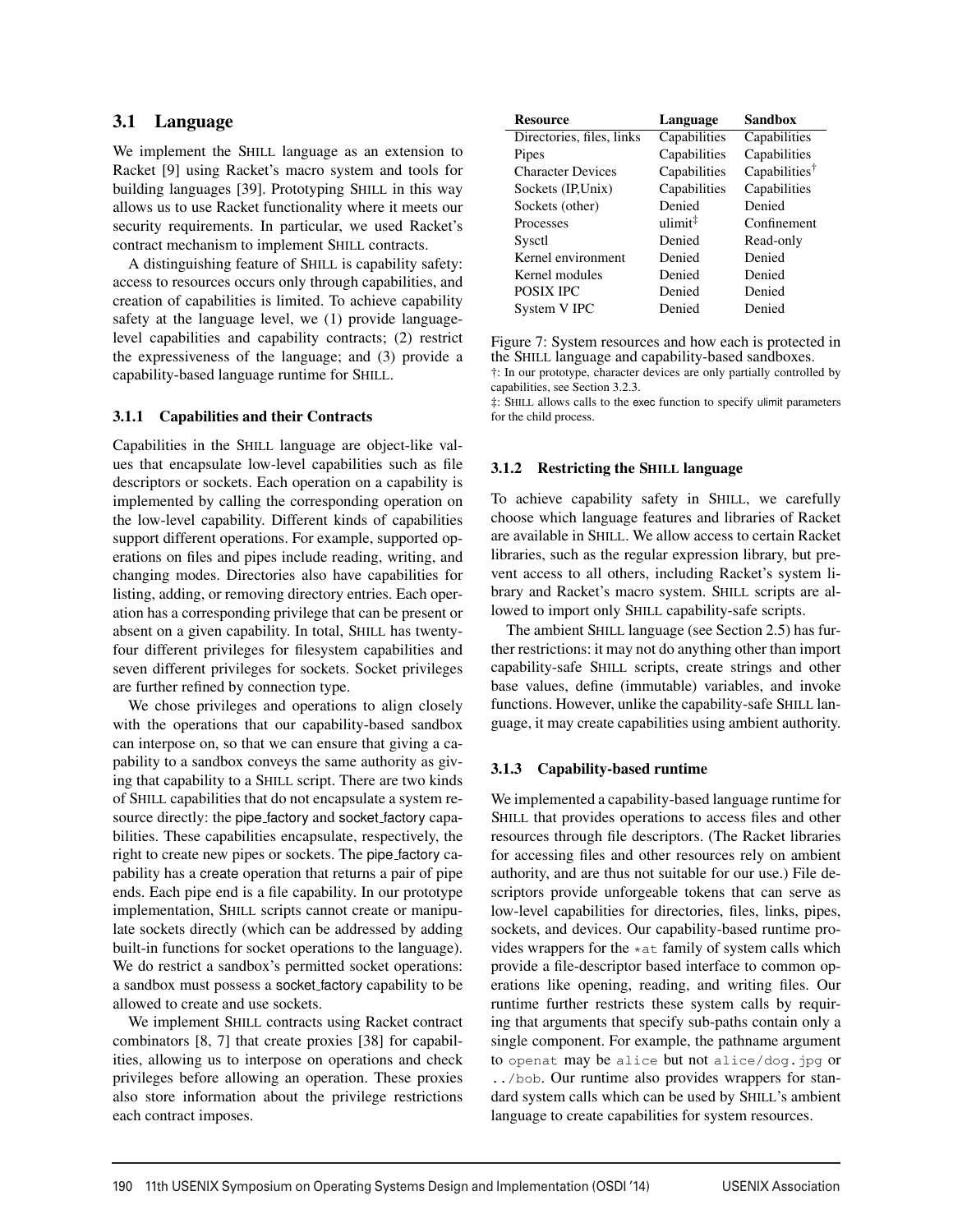Most but not all FreeBSD system calls that manipulate the filesystem have a version that consumes file descriptors rather than paths. The linkat, unlinkat, and renameat system calls use file descriptors to designate target directories, but rely on paths to designate files. Thus, a call to linkat can not be guaranteed to link to the correct file without risking a time-of-check-to-timeof-use vulnerability. Our kernel module adds three system calls to address these deficiencies: flinkat, which installs a link to a file in a directory given file descriptors for both the file and the directory; funlinkat, which takes a name and file descriptors for a file and a directory and removes the link at the given name if it refers to the file; and frenameat, which is similar to funlinkat but also installs a link to the file in a target directory. The module also provides a version of mkdirat that returns a file descriptor for the newly created directory.

We also add a new path system call that attempts to retrieve an accessible path for a file descriptor from the filesystem's lookup cache. SHILL uses this system call to provide a relatively robust mechanism to translate SHILL capabilities into paths to provide as arguments to sandboxed executables. If the path system call fails, SHILL uses the last known path at which the file was accessible.

Our prototype implementation of SHILL does not provide support for all system resources. Interaction with resources that do not correspond to capabilities is either restricted or denied entirely. Figure 7 lists system resources and how SHILL controls access to these resources in the language and in capability-based sandboxes. There is no fundamental obstacle to providing capability support for all resources, though doing so would require additional modifications to the system call interface. For example, we would need to provide a low-level capability for processes, similar to Capsicum's *process descriptors* [43].

## 3.1.4 Standard Library

SHILL's standard library provides a number of capabilitysafe scripts that help programmers write SHILL scripts. The filesys script provides capability-based functions that emulate common tasks such as resolving paths and symlinks. The io script provides printf-like wrappers around write and append for formatted output. The contracts script provides abbreviated definitions of common contracts. For example, a programmer can specify the contract readonly rather than the more verbose

```
dir(+read-symlink,+contents,+lookup,
   +stat,+read,+path) ∨ file(+stat,+read,+path).
```
Capability wallets Recall that capability wallets are maps from strings to lists of capabilities that help automate and simplify the discovery, packaging, and use of capabilities to invoke executables in sandboxes. SHILL provides functions for creating and using capability wallets. For example, the native script in the standard library provides two functions for using native wallets to invoke executables (as in Figures 4 and 6): populate\_native\_wallet and pkg\_native.

Function populate native wallet helps create a native wallet. Its arguments include path specifications for where to search for executables and libraries *(i.e., colon*separated strings, analogous to environment variables \$PATH and \$LD\_LIBRARY\_PATH), and a directory capability to use as a root for the path specifications. In addition, it takes a map (of strings to lists of strings) from known libraries to the file resources those libraries depend on. Function populate native wallet uses the directory capability to resolve the path specifications (i.e., converts the lists of strings to lists of capabilities), and places these capabilities in a native wallet. It also resolves the known dependencies (i.e., the map from known libraries to the file resource path names) into a map from strings to lists of capabilities, and places the resolved map into the native wallet.

Function pkg\_native takes a native wallet and a file name (of an executable file) and searches the path capabilities in the native wallet for a capability for the executable. The function then invokes ldd to obtain a list of libraries that the executable depends on, and searches the library-path capabilities for capabilities for the required libraries. Once these capabilities are gathered, pkg\_native uses the map of known dependencies to gather additional capabilities needed to run the executable. Function pkg native then returns a function that encapsulates a call to exec with all capabilities needed to run the executable. Figure 4 shows an example script that uses pkg\_native.

# 3.2 Capability-based sandbox

The SHILL sandbox is implemented as a policy module for the TrustedBSD MAC Framework [41] (hereafter, "the MAC framework"). The MAC framework allows FreeBSD's access control mechanisms to be extended with third-party mandatory access control policies by mediating access to sensitive kernel objects and invoking access control checks specified by third-party policy modules. The framework also provides a policy-agnostic mechanism for attaching security labels to kernel objects. Mechanisms with similar functionality are available on Linux and Apple's OS X.

## 3.2.1 Session lifecycle

Each process executing in a SHILL sandbox is associated with a *session*. Processes in the same session share the same set of capabilities and can communicate via sig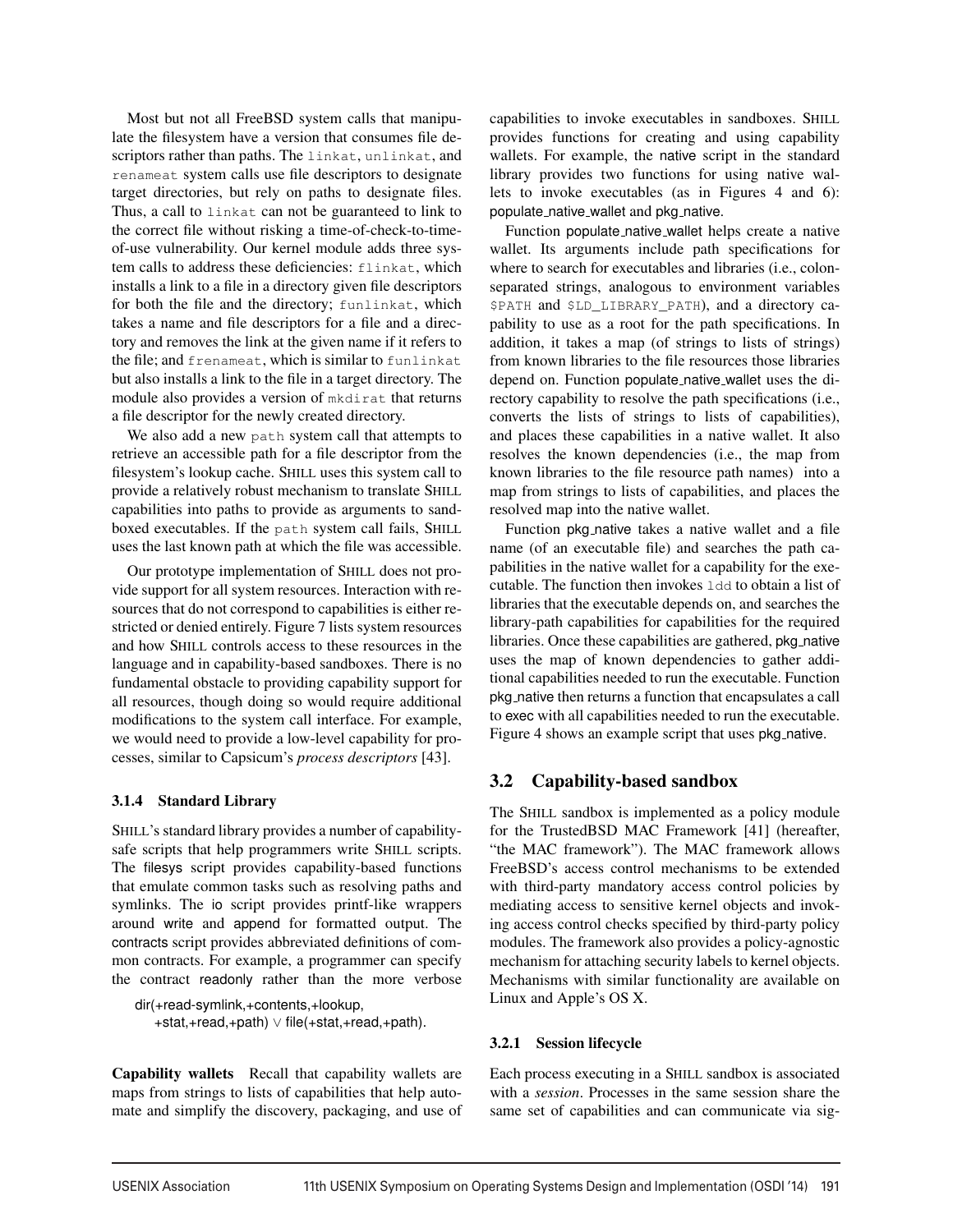nals. Processes spawned by a process in a session are by default placed in the same session. However, sessions are hierarchical: a sandboxed process inside session *S*<sup>1</sup> can spawn a process inside a new session  $S_2$ , which has fewer capabilities that *S*1. This allows SHILL-aware executables to further attenuate their privileges.

New sessions are created by invoking the system call shill\_init, which creates a session and associates it with the current process. A new session initially has no capabilities of its own. Capabilities possessed by the parent session can be granted to the new session until the process invokes the shill\_enter system call. Once shill\_enter is called, the session allows only operations permitted by capabilities it was granted explicitly.

#### 3.2.2 From capabilities to MAC labels

Each system resource protected by a SHILL capability corresponds to an underlying kernel object: a filesystem vnode, pipe, device, or socket. Using the MAC framework's ability to attach labels to kernel objects, SHILL labels these kernel objects with a *privilege map*: a map from sessions to sets of privileges. A privilege map records the privileges that each session has for the given kernel object. Privileges in the privilege map correspond directly to privileges of SHILL capabilities.

When a SHILL script calls exec, the SHILL runtime sets up a sandbox by forking a new process, creating a new session, and granting the session the capabilities passed to exec. It then calls shill\_enter before transferring control to the executable.

When a sandboxed process invokes a system call relevant to a resource protected by SHILL, we use the privilege map for that resource to check whether the process's session has sufficient privileges for the operation. If there are insufficient privileges, the system call aborts with an error but the process is otherwise allowed to continue.

Derived capabilities In the SHILL language, some operations on SHILL capabilities yield derived capabilities. For example, using a directory capability, a script might obtain capabilities for children of the directory, or might obtain a capability for a new file created in that directory. In the sandbox, we track these derived capabilities by updating privilege maps in response to operations on kernel objects. To enable this, we extended the MAC framework with two additional hooks: mac\_vnode\_post\_lookup and mac\_vnode\_post\_create. These entry points are invoked after a lookup or create operation completes successfully, and allow the SHILL policy module to update the privilege map on the resulting vnode. For example, if session *S* has privilege +lookup with {+stat,+path} on a vnode for a directory d, and a process in that session successfully invokes system call openat(d, "child", flags), then the SHILL policy module updates the privilege map for the vnode for file child to add privileges +stat and +path for session *S*.

Path traversal To achieve fine-grained confinement in the filesystem, SHILL scripts are not permitted to follow the ".." entry of a file or directory capability. However, simply disallowing use of "..." in SHILL's capabilitybased sandboxes would break many existing programs. Instead, the sandbox allows any lookup operation on a directory if the session has the +lookup privilege, but only propagates privileges when the lookup would have been permitted in the SHILL language, that is, when the directory entry requested is not "...".<sup>5</sup>

Example Consider a sandboxed process attempting to call open("../alice/dog.jpg", O\_RDONLY) from the current working directory /home/bob. This system call invokes a series of low-level lookup operations on filesystem objects to resolve the path and create a file descriptor for the designated resource.

Figure 8 depicts the process of completing these operations in a SHILL sandbox. Shaded boxes around nodes in the file system denote privileges held by the current session. The current working directory is indicated with a solid arrow. Dashed arrows represent low-level lookup operations, and a dashed box around a node represents privileges propagated in response to a lookup operation.

In the left diagram, the current session has a capability to the vnode corresponding to /home/alice and a capability to the current working directory. The first operation (lookup ".." in /home/bob) is permitted because the process has the +lookup privilege, but privileges are not propagated to the vnode for /home. Thus, the second operation (lookup alice in /home) fails because the session does not have the necessary privileges. The open system call returns EACCES to indicate that the process had insufficient privileges.

The right diagram considers the same scenario, but where the session also has a +lookup privilege to the directory /home. In this case, the session is permitted to look up alice in /home. The final operation (lookup dog.jpg in /home/alice) also succeeds. These two lookups propagate privileges from the parent nodes to the results of the lookup. Looking up dog.jpg in /home/alice grants the session the privilege +read on the vnode representing dog.jpg, since the session had privilege +lookup with  ${+}$ read} on the vnode for /home/alice. Thus, the call open("../alice/dog.jpg", O\_RDONLY) succeeds.

<sup>5</sup>We also do not propagate privileges when the directory entry is ".", since this can lead to privilege amplification. For example, if session *S* has only the privilege +lookup with +stat on directory d, then calling openat(d, ".", flags) would give *S* the +stat privilege on d.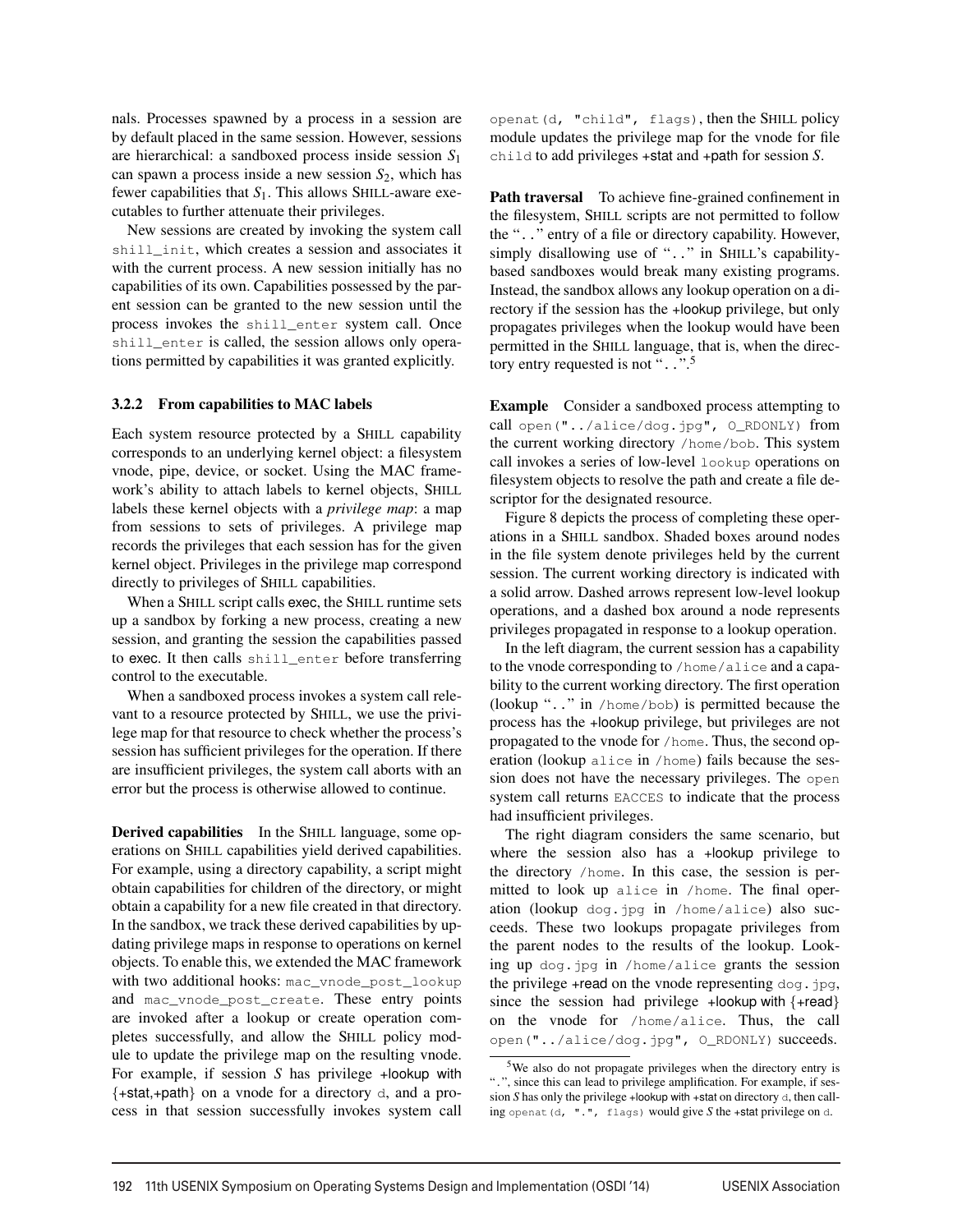

Figure 8: Resolving system call open ("../alice/dog.jpg", O\_RDONLY) in a capability-based sandbox. Left: the session has privileges for /home/alice and /home/bob, but not /home, so the operation fails. Right: the session also has a lookup privilege for /home, so the operation succeeds and the lookup privilege on /home/alice is propagated to /home/alice/dog.jpg.

Note that unlike SHILL scripts, sandboxed executables are vulnerable to confused deputy attacks if they allow clients to specify resources with paths rather than, e.g., file descriptors. However, the authority of the sandboxed execution is still limited by the capabilities it is granted.

Avoiding privilege amplification In the SHILL language, capabilities both designate resources and confer privileges. As a consequence, it is possible to have two separate capabilities to the same resource with different privileges. These separate capabilities may confer less privilege than a single capability with the combined privileges. For example, consider a pair of capabilities to create a network socket, one with sufficient privileges to send but not receive messages at a particular port, and one with sufficient privileges to receive but not send messages on the same port. Because only a single socket can be bound to a port, a program with these capabilities must choose to either send or receive messages.

Since in the SHILL language, scripts cannot combine capabilities, possessing multiple capabilities for the same resource does not lead to privilege amplification. In the capability-based sandbox, however, to avoid privilege amplification the sandbox must prevent two separate capabilities to the same object from being combined to allow additional operations.

For file system operations that create new objects (e.g., creating new files or directories), SHILL requires that a session is never granted conflicting privileges to the same object. For example, if session *S* currently has privilege +create-file with {+read,+stat,+path} for a directory *d*, (i.e., the privilege to create read-only files), and due to a lookup from the parent directory we want to propagate privilege +create-file with {+write}, we would *not* merge these privileges, i.e., we would *not* give *S* the privilege +create-file with {+write,+read,+stat,+path}. While more sophisticated techniques to track privileges are possible, we have found that this conservative approach to prevent privilege amplification works well in practice, and does not break functionality of any of our case studies.

Process interaction The SHILL language provides limited support for operations on processes: SHILL does not have capabilities to control the creation of processes, process synchronization, interprocess communication, etc.

Within capability-based sandboxes, we enforce a simple security policy for operations related to processes: processes in a session can only interact with processes in the same session or a descendent session. A process in a sandbox cannot debug, send signals to, or wait for a process outside of its session.

Debugging SHILL provides several tools for debugging processes running in SHILL sandboxes. First, there is a command-line tool for running a single shell command with capabilities specified in a policy file. Second, for all SHILL sandboxes, logging can be enabled and viewed by privileged users. The log records all of the capabilities and privileges granted during a session in addition to all operations that were denied because of insufficient privileges. Using the command-line tool, a session can be created in debugging mode, which automatically grants the necessary privileges if an operation would fail. We found that running programs in a debugging sandbox and then viewing the logs was a useful starting point for identifying necessary capabilities to provide to a SHILL script. However, as we developed additional standard library support to run common executables, this became less necessary. In most cases, the utilities in the standard library automate the retrieval and collection of capabilities needed to run an executable.

## 3.2.3 Limitations

SHILL's capability-based sandboxes rely on the MAC framework to implement access control checks based on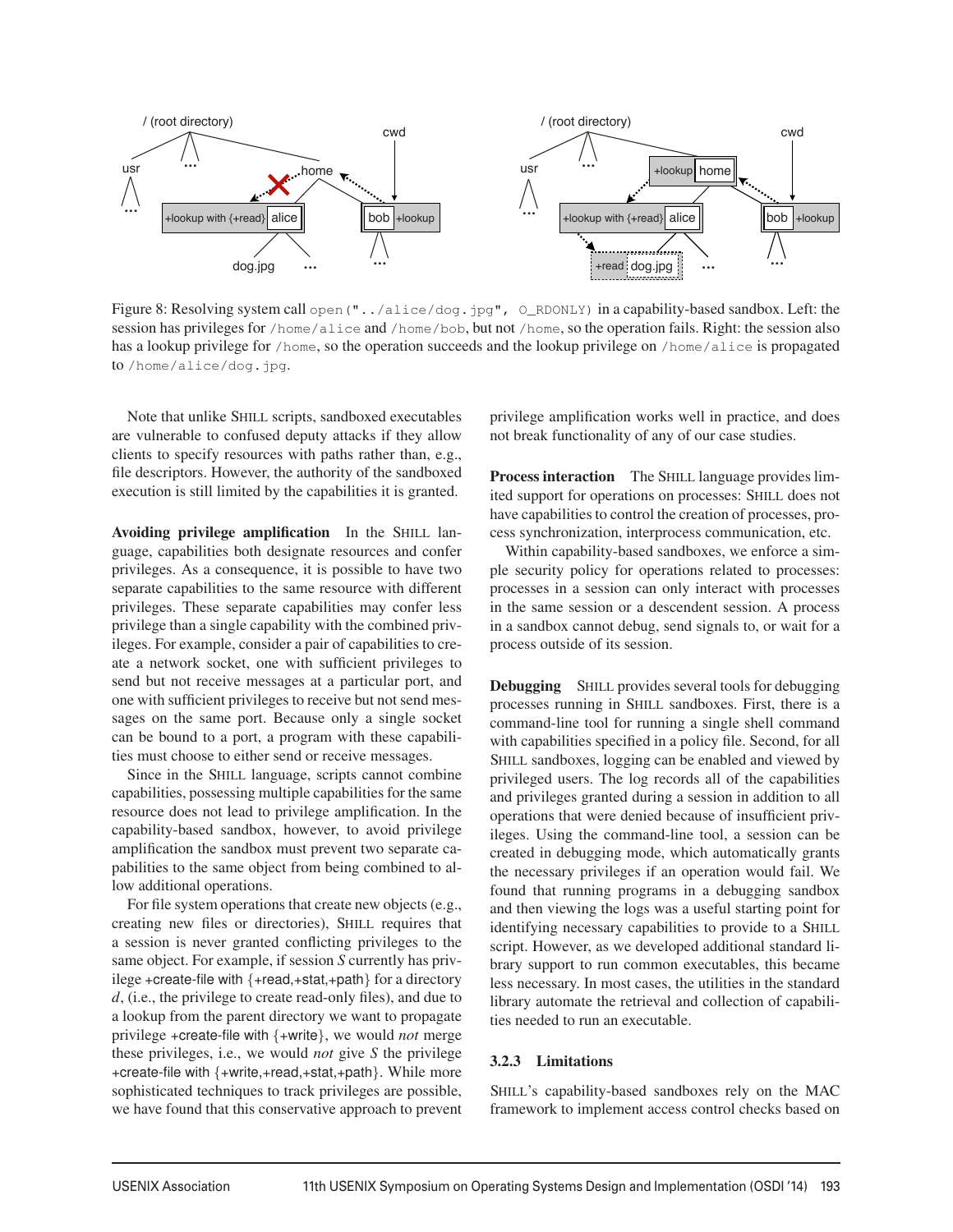capabilities. Thus, the granularity of the MAC framework's mechanism determines the granularity at which our sandboxes protect resources. For example, the MAC framework exposes a single entry point for operations that write to filesystem objects, so we cannot distinguish write and append operations. Conservatively, we enforce that to write (or append) to a file, a session must have both the +write and +append privileges for the file. (Note that in SHILL scripts, privileges can be enforced at fine granularity, since capability safety in scripts relies on language abstractions, not on the MAC framework.)

The MAC framework does not interpose on read or write operations on character devices. Thus, while the SHILL language exposes stdin, stdout, and stderr as file capabilities and enforces restrictions on how they can be used, sandboxed processes can bypass these restrictions if one of these capabilities abstracts a pseudoterminal or other device. This limitation is not fundamental and can be resolved by adding entry points to the MAC framework around unprotected operations. It can be mitigated by not granting capabilities to such devices to sandboxes.

# 4 Evaluation

We evaluate the expressiveness of SHILL through four case studies: a grading script for a programming assignment, a package management script for the GNU Emacs editor, sandboxing the Apache web server, and a find and execute task similar to the example in Section 2. We measure the performance of SHILL via case studies and microbenchmarks. Our evaluation indicates that (1) SHILL is a practical security tool for typical system tasks, (2) SHILL can provide fine-grained security guarantees when scripts are used to compose untrusted software and, (3) its performance cost is pay-as-you-go, i.e., weak security guarantees incur little overhead.

# 4.1 Case studies

Grading submissions We used SHILL to securely grade student submissions written in OCaml for an undergraduate programming languages course. As a baseline, we wrote a 61-line Bash script that compiles the OCaml source code of each submission and runs the compiled program against a test suite. Results of executing student submissions against the test suite are recorded in a grading directory, one file per student.

With minimal effort, we secured this Bash script in a SHILL sandbox. The capability-safe script that executes the Bash script in a sandbox is 22 lines, of which 14 are the contract for the script. The ambient script that invokes capability-safe script is also 22 lines. The contract guarantees that the grading script can at most: read files in directories containing student submissions and tests; create, modify, and delete new files in a working directory and the output directory; and access the system resources needed to run the compiler and compiled programs.

To demonstrate the finer-grained guarantees of SHILL, we also wrote a version of the grading script exclusively in SHILL. The capability-safe grading script is 78 lines of code, of which six are the script's contract. The ambient script that invokes it is 16 lines. The SHILL script provides all the security guarantees of the sandboxed Bash script, and also ensures that while grading a student's submission, no other student's submission, working-directory files, or results file can be accessed.

The capability-safe SHILL script was developed by manually translating and modifying the original Bash script. String-based references to files were replaced with appropriate capabilities. Calls to programs like gmake, diff, and ocamlrun were replaced with calls to the SHILL standard library to package and execute those programs. To enable this, the ambient script creates a native wallet initialized with a standard PATH and LD\_LIBRARY\_PATH. Contracts for the capability-safe SHILL script ensure that each student's grading file is isolated from other students and that students' programs can't directly modify their grade file. These fine-grained guarantees—which the Bash script does not provide are achieved by ensuring that the contract on the grading directory allows only the creation of new append-only files, and the functions that compile and execute a student's submission are given no capabilities to other students' grading files.

In developing this script, we debugged several cases where the script had too few privileges to run successfully. In one case, we wrote too restrictive a contract for the submissions directory, forgetting the +lookup privilege. The resulting contract failure indicated which argument had insufficient privileges. After verifying that this privilege was necessary and did not compromise the security guarantees, we fixed the script. We encountered two issues with sandboxed executables. First, the wallet used to launch executables was missing some necessary capabilities: when trying to compile students' submissions, ocamlc reported that it was unable to read a file in /usr/local/lib/ocaml. Investigating, we realized that OCaml searches for libraries in this directory. Adding the directory to the wallet as a dependency for OCaml executables fixed the issue but revealed another: ocamlyacc could not write to /tmp. After adding a capability to  $/\text{tmp}$  when invoking  $\text{qmake}$ , the script ran successfully. To ensure isolation between different invocations of gmake, we used a contract on the /tmp capability to specify that sandboxed processes can only read, modify, or delete files or directories they create.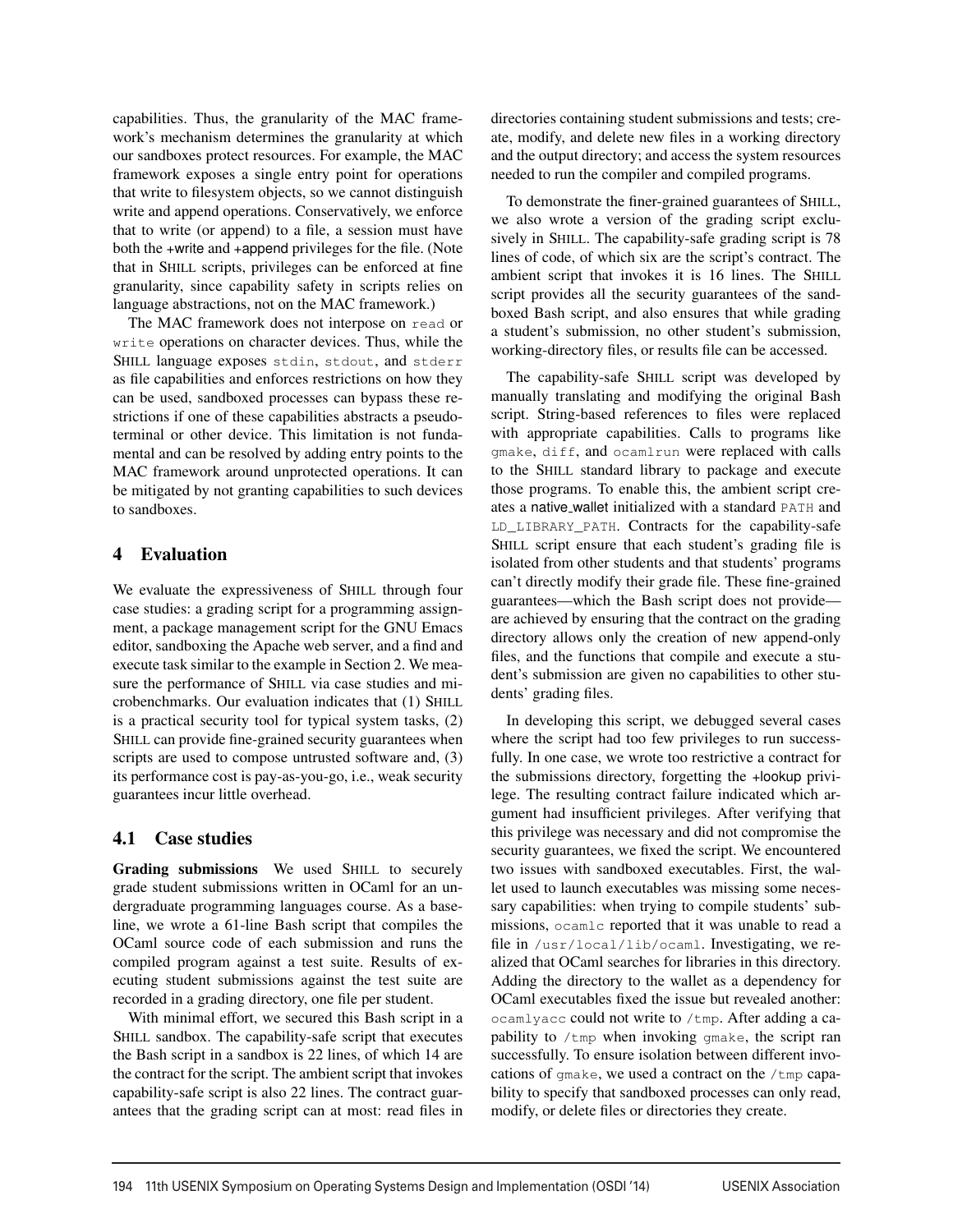Package Management We used SHILL to write an installation script for GNU Emacs (similar to what may be found in a package manager). The script provides functions to download, compile, install, and uninstall Emacs. Unlike a typical package manager, the script has a detailed security interface for each function. For example, only the function for downloading the source code can access the network, and only the install function can write to the intended installation directory. In addition, the install function is restricted from reading, altering, or removing any existing files in the installation directory, and the uninstall function's contract gives a list of files that it is permitted to remove. The package manager comprises 114 lines of ambient code, and 91 lines of capability-safe code, of which 45 specify contracts.

Apache web server To showcase how SHILL handles networking applications, we used SHILL to develop a sandbox for the Apache webserver, version 2.2. We tested the performance of the web server by using the Apache Benchmark tool to download a 50MB file served by Apache five thousand times using up to 100 concurrent connections. In addition to its required libraries, the script's contract gives the webserver read-only access to configuration files and web content directories, the ability to create and use sockets, and write-only access to log files. The ambient script is 27 lines, and the capabilitysafe script is 30 lines, of which 20 lines are contracts.

Find As another example of how programmers can use SHILL to gradually strengthen the guarantees of scripts, we developed two versions of a SHILL script for a find and execute task. Our scripts find all files with extension .c in the BSD source tree that contain the string "mac\_", the prefix on entry points for the MAC framework. Completing this task requires visiting 57,817 files and invoking grep on the 15,376 files with extension .c.

The simpler version is a SHILL script that launches a sandbox for the command

find /usr/src -name  $"\star.c"$  \ -exec grep  $-H$  mac\_ {} \;

The ambient script is 11 lines and calls a 27-line capability-safe script, of which 5 lines are contracts. The contract ensures that the sandbox has access only to /usr/src and files necessary to run find and grep.

The second version uses the find function (Figure 5) to find files with the extension .c and invokes grep in a sandbox for each matching file. In addition to the guarantees of the previous version, this script provides the fine-grained guarantee that the files that grep operates on are exactly the files selected by the find function. Note that our first script does not provide this guarantee: paths passed to grep may resolve to different files. The ambient script is 9 lines, and the capability-safe script is 60 lines, of which 11 are contracts.

# 4.2 Performance Analysis

Our prototype implementation focuses on providing finegrained security guarantees, and we have not yet optimized performance. However, to verify that the performance costs of SHILL are commensurate with the security guarantees, we use the case studies as benchmarks. We also develop benchmarks for sub-tasks of the Emacs installation script (download, untar, configure, make, make install, make uninstall). For each benchmark, we derive a command line invocation to achieve the same task as the case study outside of SHILL (if such a command was not already part of the case study).

We measured the performance of each benchmark in three different configurations. The "Baseline" configuration executes the command on FreeBSD without the SHILL kernel module installed. The "SHILL installed" configuration executes the command with the kernel module installed (but not active). The "Sandboxed" configuration uses a SHILL script to create a sandbox for the command. Where applicable, we also executed a "SHILL version" of the case study that replaces the command.

We ran each configuration of each benchmark 50 times and computed the mean time to completion along with a 95% confidence interval. The performance measurements were conducted on a six core, 3.33GHz Xeon server with 6GB of RAM running FreeBSD 9.2. Figure 9 presents the results. We compare performance with "Baseline" using a two-sided t-test on the difference in mean run time. Statistical significance was determined at the 0.05 level after a Bonferroni correction for multiple hypothesis testing within each benchmark.

First, observe that the overhead of our system for programs that are not secured by SHILL scripts is negligible. Second, the slowdown for "Sandboxed" and "SHILL version" configurations ranges from negligible to  $1.21 \times$ , except for a few extreme cases: the "Sandboxed" configurations of the Download and Uninstall benchmarks and the "SHILL version" of the Find benchmark. These tasks are  $1.73 \times$ ,  $6.61 \times$ , and  $6.01 \times$  slower than the baseline, respectively. We explore these high overheads below. Third, the SHILL version of the package management benchmark has no significant overhead and the SHILL version of the grading script is only  $1.13 \times$  slower, despite the finer-grained guarantees these scripts provide.

Profiling To better understand the performance of SHILL, we profiled the "SHILL version" configurations of the Grading and Find benchmarks, and the "Sandboxed" configurations of Download and Uninstall. We inserted instrumentation to measure the total execution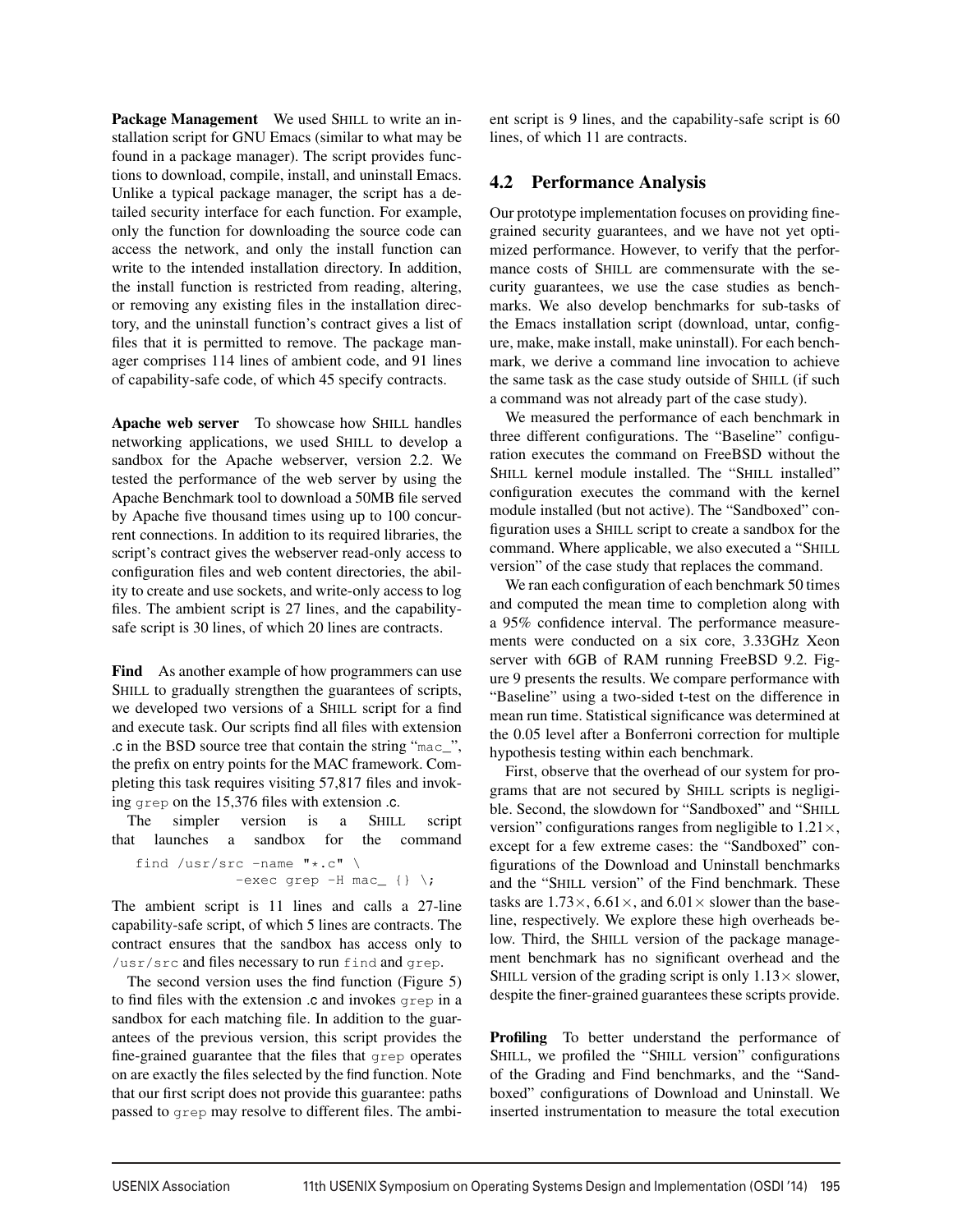|                    | Grading                                     | Emacs                       | Download       | Untar      | Configure | Make      | Install | Uninstall | Apache | Find    |
|--------------------|---------------------------------------------|-----------------------------|----------------|------------|-----------|-----------|---------|-----------|--------|---------|
| 125<br>$\odot$ 100 | $\circ$                                     | −Ф<br>$\blacksquare$ 4<br>O |                |            |           |           |         |           |        |         |
| Time               | 75.<br>ر.<br>50<br>$\overline{\phantom{0}}$ |                             |                |            |           | ΙФ Ф<br>ᅀ |         |           | ⋰◈▝▘   | $\odot$ |
|                    | 25<br>-                                     |                             | $\blacksquare$ | <b>⊙⊡▲</b> | फ़        |           | ◇■▲     |           |        | II ⊙ ⊡  |

Figure 9: Performance of SHILL for a variety of tasks. Running time is given for the "Baseline"  $(\diamond)$ , "SHILL installed"  $(\Box)$ , "Sandboxed" ( $\triangle$ ), and "SHILL version" ( $\bigcirc$ ) configurations. 95% confidence intervals are indicated by vertical bars. Bars may be hidden by plotting symbols when confidence intervals are small. Configurations that differ significantly from "Baseline" are filled (e.g.,  $\blacksquare$ ).

time, Racket startup (which includes script compilation, and starting the runtime), setup of sandboxes, and sandboxed execution for each benchmark. Figure 10 shows the results. Remaining time (i.e., time not spent on Racket startup, sandbox setup, or sandboxed execution) is time spent executing SHILL scripts, including contract checking. We used a Racket profiler [36] to estimate how SHILL's features affect the running time. Most time spent executing SHILL scripts is in capability-safe scripts (more than 99% for both Find and Grading) and in particular checking contracts (86% for Find and 87% for Grading). The contract on the result of pkg-native accounts for almost all contract checking time (92% and 93% of contract checking time for Find and Grading respectively) because it is checked once per sandbox. (The remaining time for the Download and Uninstall benchmarks was insufficient for the profiler to produce meaningful data.)

For these benchmarks, most time outside of sandboxed execution is spent enforcing security guarantees: checking contracts and setting up sandboxes. The Grading benchmark creates 5,371 sandboxes, Find creates 15,292, Uninstall creates one, and Download creates two (one for pkg-native and one for the executable, curl). Grading and Find create many sandboxes, each of which takes a relatively small amount of time to set up and a relatively small amount of time to check the contract from pkg-native. Racket startup cost is responsible for the high overhead of Download and Uninstall. The high overhead of Find is due to contract checking and sandbox setup, but also due to high sandboxed execution time. A small portion of the latter cost is due to overhead on system call interposition for privilege checking (see microbenchmarks below). We conjecture that the remaining cost stems from the high number of short-lived sandboxes that Find creates, which causes contention between threads using privilege maps and the kernel's asynchronous cleanup of expired SHILL sandbox sessions.

Microbenchmarks To understand the overhead added to system calls due to privilege checking during sandboxed execution (see Section 3.2.2), we evaluated mi-

|                | Uninstall | Download | Grading  | Find    |
|----------------|-----------|----------|----------|---------|
| Total time     | $0.82$ s  | 1.66 s   | 116.38 s | 61.20 s |
| Racket startup | 0.65 s    | 0.63 s   | 0.92 s   | 0.65 s  |
| Sandbox        |           |          |          |         |
| setup          | $0.01$ s  | $0.01$ s | 6.98 s   | 18.04 s |
| execution      | 0.14 s    | 0.96 s   | 104.09 s | 27.61 s |
| Remaining time | $0.03$ s  | $0.07$ s | 4.39 s   | 14.90 s |

Figure 10: Performance breakdown of four benchmarks.

| Operation       | <b>SHILL Installed</b> | Sandboxed                                          | Difference      |  |  |
|-----------------|------------------------|----------------------------------------------------|-----------------|--|--|
| $pread-B$       | $516 \pm 80$ ns        | $560 \pm 64$ ns                                    | $44 \pm 102$ ns |  |  |
| pread-1MB       | $199 \pm 4$ ms         | $202 \pm 6$ ms                                     | $3 \pm 7$ ms    |  |  |
| create-unlink   | $13 + 3$ ms            | $14 + 4$ ms                                        | $1 \pm 4$ ms    |  |  |
| open-read-close |                        |                                                    |                 |  |  |
| 1 lookup        |                        | $3.7 \pm 0.4$ ms $4.0 \pm 0.4$ ms                  | $0.3 + .6$ ms   |  |  |
| 5 lookups       |                        | $5.3 \pm 0.3$ ms $6.4 \pm 0.5$ ms $1.1 \pm 0.6$ ms |                 |  |  |

Figure 11: Overhead of SHILL for microbenchmarks.

crobenchmarks for several representative system calls under both the "SHILL installed" and "Sandboxed" configurations. The pread-1B microbenchmark reads one byte from an opened file; pread-1MB reads 1 megabyte. The create-unlink microbenchmark creates a new file, closes, and unlinks it. The open-readclose benchmarks open a file, reads one byte, and closes it. In one version of this benchmark, the path argument to open has length one, and in the other it has length five (i.e., the file is nested in 4 subdirectories).

We timed one million iterations of each microbenchmark, except for pread-1MB, which was executed one thousand times. Figure 11 shows the mean execution time and 95% confidence intervals. All differences were statistically significant. The overhead of executing system calls in a SHILL sandbox ranges between 18% (open-read-close, 5 lookups) and 1% (pread-1MB). For the open-read-close benchmarks, further experiments (not shown) indicate that overhead increases linearly in the length of the path (i.e., linearly with the number of lookup system calls required).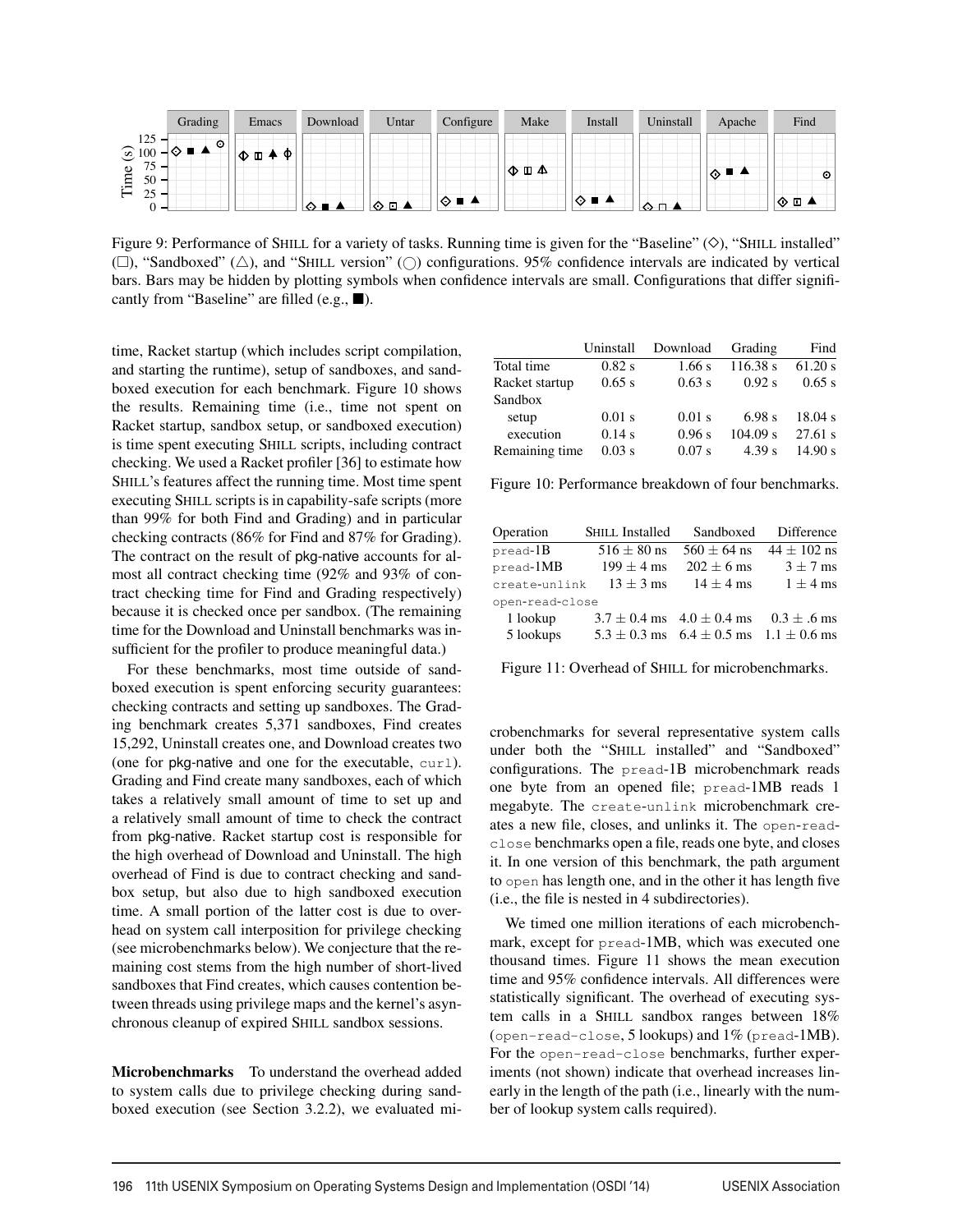# 5 Related work

Much research is devoted to controlling the authority of untrusted software and applying the Principle of Least Privilege (POLP), spanning operating system design, systems security, and programming languages.

Operating Systems Capabilities are a well-known and effective mechanism to support POLP. Capabilitybased operating systems [6] such as KeyKOS [11, 5], EROS [34], Coyotos [33] and PSOS [29] use operating system and hardware capabilities to limit the authority of users and processes. Numerous microkernels inspired by the L4 family [19] employ capabilities as an access control mechanism [4, 13, 18]. HiStar [44] and Asbestos [44] track information flow to enforce fine-grained security policies. SHILL is not an operating system and is built on a commodity operating system. However, it shares similar goals and draws inspiration from these novel systems. For instance, the source of certain kinds of capabilities in KeyKOS is the *command system*: the only program in the system with ambient access to a user's directory. SHILL's ambient scripts serve the same purpose.

Capsicum [43] extends the FreeBSD operating system with capabilities but requires programs to be rewritten to use the capability-based interfaces in order to make use of capability mode. By contrast, SHILL's capabilitybased sandbox does not require executables to be aware of capabilities. In addition, SHILL capabilities are more expressive than Capsicum capabilities; for example, a SHILL capability can express the permission to create files in a directory and delete only files that were created with the capability.

Systems security Laminar [30] integrates operating system and programming language abstractions to enforce decentralized information flow control (DIFC). Its high-level architecture resembles that of SHILL. However, Laminar provides fine-grained security only for programs that use Laminar's security abstractions, and does not provide declarative security specifications. Hails [10] uses declarative information-flow control policies as a mechanism for composing mutually distrusting web applications. Unlike SHILL, it provides limited support for securing legacy applications. Flume [17] uses a user-space reference monitor for DIFC at the granularity of operating system abstractions. While both SHILL and Flume can enforce security restrictions on untrusted applications, SHILL uses capabilities and contracts rather than DIFC labels.

A plethora of sandboxing tools have been developed for commodity operating systems, including SELinux [20], Seatbelt [42], AppArmor [1], GrSecurity [35], LXC [3], and Docker [2]. Unlike SHILL,

these sandboxes deny or grant access based on a profile rather than a programmable capability-based interface. Mbox [15] and TxBOX [14] create sandboxes with transactional semantics that can reverse the effects of misbehaving processes, but enforce strong isolation between sandboxed processes and the rest of the system. Notably, programs running in a SHILL sandbox are not isolated from the rest of the system. For example, in our Apache case study, concurrently executing programs can dynamically add new web content or view logs as they are generated. Many of these sandboxes require root privileges, but some are available to all users [15]. PLASH [32] is a capability-based interactive shell for creating sandboxes in which to execute shell commands, similar to SHILL's exec. All of these tools lack the reasoning principles SHILL provides for composing multiple sandboxes together.

Programming languages The use of language-level capabilities to support POLP has a long history [28]. The E programming language [26] is a seminal *object capability language*, where capabilities are object references. CapDesk [40, 37] is a desktop shell for launching applications written in E. Applications are granted limited authority initially and can gain more capabilities through *powerboxes*, which mediate requests for authority from the application to the user. In contrast to SHILL, CapDesk does not have a scripting interface and applications launched by CapDesk must be capability-aware and designed to work with the CapDesk framework.

Joe-E [22] restricts Java to an object-capabilitysafe subset. Similarly, Caja [27] introduces an objectcapability-safe subset of JavaScript. Maffeis et al. [21] prove that these subsets are indeed capability safe. Unlike other capability-safe languages, SHILL targets a particular domain (shell scripting) instead of general programming and that it uses contracts to manage capabilities instead of capability-based design patterns [26].

# Acknowledgments

We thank Dan Bradley for his contributions to an early version of this work, and Jennifer Kirk for her help with statistical analysis. We are grateful to Leif Andersen, Vincent St-Amour, and Matthias Felleisen for their help profiling SHILL code. We thank Eddie Kohler, the Programming Languages Group at Harvard, and the reviewers for their helpful comments. Many thanks to Frans Kaashoek for his thoughtful shepherding. This research is supported by the Air Force Research Laboratory.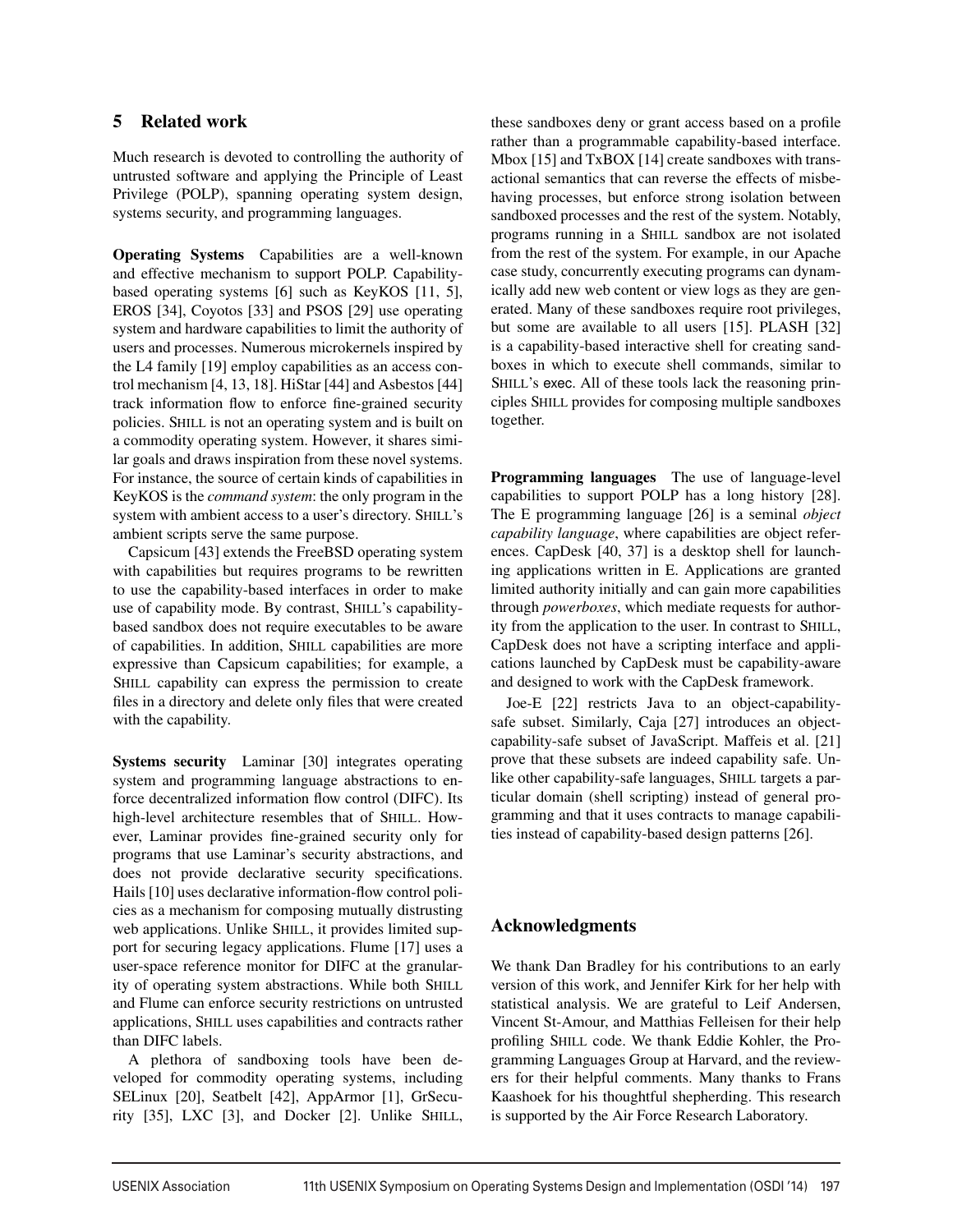## References

- [1] Apparmor. https://wiki.ubuntu.com/AppArmor.
- [2] Docker. https://www.docker.io.
- [3] LXC. https://linuxcontainers.org.
- [4] A. Baumann, P. Barham, P.-E. Dagand, T. Harris, R. Isaacs, S. Peter, T. Roscoe, A. Schüpbach, and A. Singhania. The Multikernel: A new OS architecture for scalable multicore systems. In *Proceedings of the ACM SIGOPS 22nd Symposium on Operating Systems Principles*, pages 29–44, 2009.
- [5] A. C. Bomberger, A. P. Frantz, W. S. Frantz, A. C. Hardy, N. Hardy, C. R. Landau, and J. S. Shapiro. The KeyKOS nanokernel architecture. In *Proceedings of the USENIX Workshop on Micro-Kernels and Other Kernel Architectures*. USENIX Association, 1992.
- [6] J. B. Dennis and E. C. Van Horn. Programming semantics for multiprogrammed computations. *Communications of the ACM*, 9 (3):143–155, 1966.
- [7] R. B. Findler and M. Blume. Contracts as pairs of projections. In *Proceedings of the 8th International Symposium on Functional and Logic Programming*, pages 226–241, 2006.
- [8] R. B. Findler and M. Felleisen. Contracts for higher-order functions. In *Proceedings of the International Conference on Programming*, pages 48–59, 2002.
- [9] M. Flatt and PLT. Reference: Racket. Technical Report PLT-TR-2010-1, PLT Inc., 2010. http://racket-lang.org/ tr1/.
- [10] D. B. Giffin, A. Levy, D. Stefan, D. Terei, D. Mazieres, ` J. Mitchell, and A. Russo. Hails: Protecting data privacy in untrusted web applications. In *10th Symposium on Operating Systems Design and Implementation (OSDI)*, pages 47–60. USENIX, 2012.
- [11] N. Hardy. KeyKOS architecture. *Operating Systems Review*, 19 (4):8–25, 1985.
- [12] N. Hardy. The confused deputy: (or why capabilities might have been invented). *SIGOPS Operating Systems Review*, 22(4):36– 38, 1988.
- [13] G. Heiser, K. Elphinstone, I. Kuz, G. Klein, and S. M. Petters. Towards trustworthy computing systems: Taking microkernels to the next level. *SIGOPS Operating Systems Review*, 41(4):3–11, 2007.
- [14] S. Jana, D. E. Porter, and V. Shmatikov. TxBox: Building Secure, Efficient Sandboxes with System Transactions. In *Proceedings of the 32nd IEEE Symposium on Security and Privacy*, May 2011.
- [15] T. Kim and N. Zeldovich. Practical and effective sandboxing for non-root users. In *Proceedings of the 2013 USENIX Conference on Annual Technical Conference*, pages 139–144, Berkeley, CA, USA, 2013. USENIX Association.
- [16] M. Krohn, P. Efstathopoulos, C. Frey, F. Kaashoek, E. Kohler, D. Mazieres, R. Morris, M. Osborne, S. VanDeBogart, and ` D. Ziegler. Make least privilege a right (not a privilege). In *Proceedings of the 10th Conference on Hot Topics in Operating Systems*, page 21, Berkeley, CA, USA, 2005. USENIX Association.
- [17] M. Krohn, A. Yip, M. Brodsky, N. Cliffer, M. F. Kaashoek, E. Kohler, and R. Morris. Information flow control for standard os abstractions. In *Proceedings of Twenty-first ACM SIGOPS Symposium on Operating Systems Principles*, pages 321–334, 2007.
- [18] A. Lackorzynski and A. Warg. Taming subsystems: Capabilities as universal resource access control in L4. In *Proceedings of the Second Workshop on Isolation and Integration in Embedded Systems*, pages 25–30, 2009.
- [19] J. Liedtke. On micro-kernel construction. In *Proceedings of the Fifteenth ACM Symposium on Operating Systems Principles*, pages 237–250, 1995.
- [20] P. Loscocco and S. Smalley. Integrating flexible support for security policies into the Linux operating system. In *Proceedings of the FREENIX Track: 2001 USENIX Annual Technical Conference*, 2001.
- [21] S. Maffeis, J. C. Mitchell, and A. Taly. Object capabilities and isolation of untrusted web applications. In *IEEE Symposium on Security and Privacy*, pages 125–140, May 2010.
- [22] A. Mettler, D. Wagner, and T. Close. Joe-E: A security-oriented subset of Java. In *Proceedings of the Network and Distributed System Security Symposium*. The Internet Society, 2010.
- [23] B. Meyer. Design by contract. In *Advances in Object-Oriented Software Engineering*, pages 1–50. Prentice Hall, 1991.
- [24] B. Meyer. Applying "Design by Contract". *Computer*, 25(10): 40–51, 1992.
- [25] M. Miller, K.-P. Yee, and J. Shapiro. Capability myths demolished. Technical Report SRL2003-02, Johns Hopkins University, 2003.
- [26] M. S. Miller. *Robust Composition: Towards a Unified Approach to Access Control and Concurrency Control*. PhD thesis, Johns Hopkins University, Baltimore, Maryland, USA, May 2006.
- [27] M. S. Miller, M. Samuel, B. Laurie, I. Awad, and M. Stay. Caja: Safe active content in sanitized JavaScript. Google white paper. http://google-caja.googlecode.com, 2008.
- [28] J. H. Morris, Jr. Protection in programming languages. *Communications of the ACM*, 16(1):15–21, January 1973.
- [29] P. G. Neumann and R. J. Feiertag. PSOS revisited. In *Proceedings of the 19th Annual Computer Security Applications Conference*, pages 208–216, Dec 2003.
- [30] I. Roy, D. E. Porter, M. D. Bond, K. S. McKinley, and E. Witchel. Laminar: Practical fine-grained decentralized information flow control. In *Proceedings of the ACM Conference on Programming Language Design and Implementation*, pages 63–74, 2009.
- [31] J. H. Saltzer. Protection and the control of information sharing in Multics. *Communications of the ACM*, 17(7):388–402, July 1974. ISSN 0001-0782.
- [32] M. Seaborn. PLASH: the principle of least authority shell, 2007. http://www.cs.jhu.edu/˜seaborn/plash/html/.
- [33] J. Shapiro, M. S. Doerrie, E. Northup, S. Sridhar, and M. Miller. Towards a verified, general-purpose operating system kernel. In *Proceedings of the NICTA Invitational Workshop on Operating System Verification*, pages 1–19. USENIX, 2004.
- [34] J. S. Shapiro, J. M. Smith, and D. J. Farber. EROS: a fast capability system. In *Proceedings of the Seventeenth ACM Symposium on Operating Systems Principles*, pages 170–185, 1999.